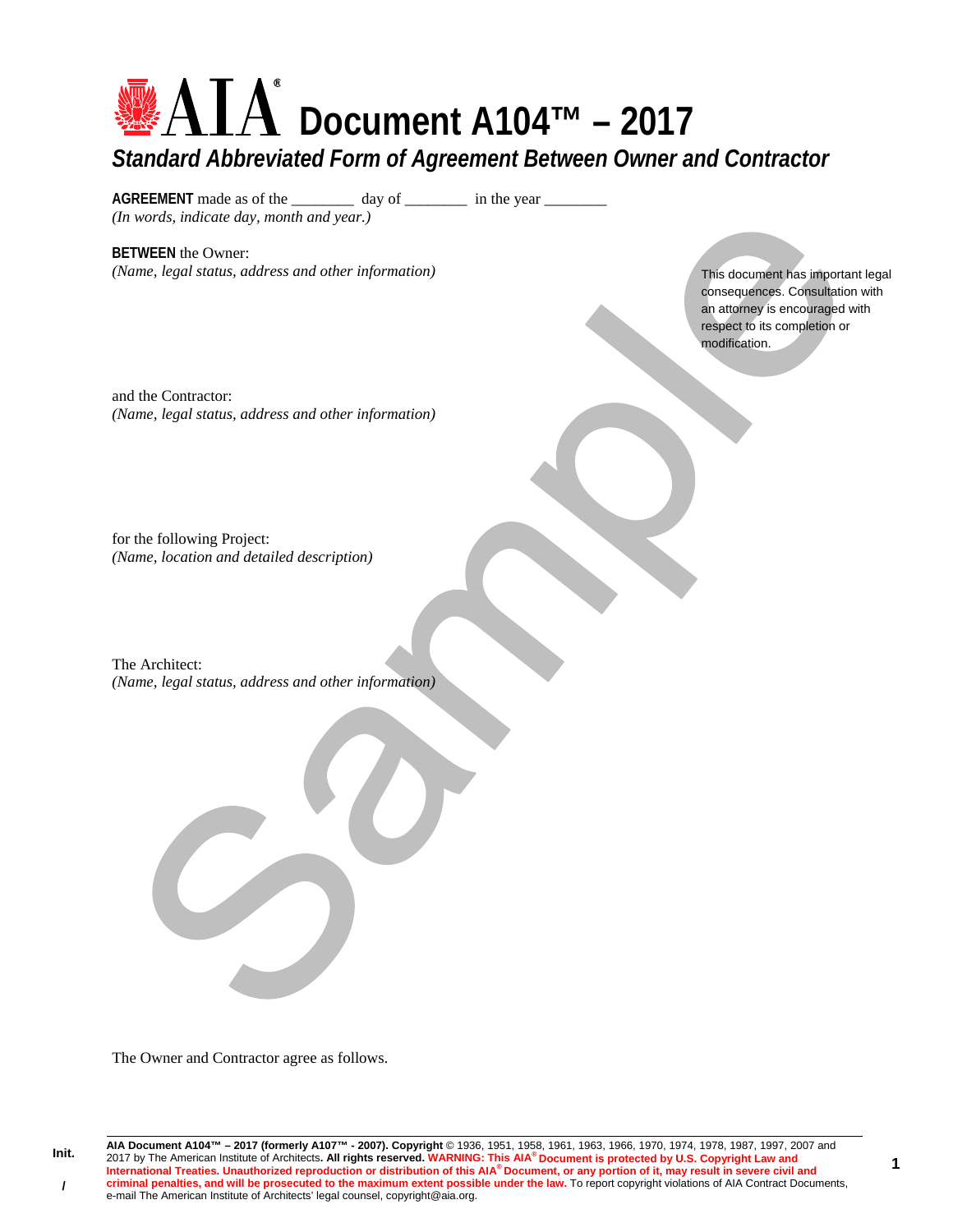# **TABLE OF ARTICLES**

- **1 THE WORK OF THIS CONTRACT**
- **2 DATE OF COMMENCEMENT AND SUBSTANTIAL COMPLETION**
- **3 CONTRACT SUM**
- **4 PAYMENT**
- **5 DISPUTE RESOLUTION**
- **6 ENUMERATION OF CONTRACT DOCUMENTS**
- **7 GENERAL PROVISIONS**
- **8 OWNER**
- **9 CONTRACTOR**
- **10 ARCHITECT**
- **11 SUBCONTRACTORS**
- **12 CONSTRUCTION BY OWNER OR BY SEPARATE CONTRACTORS**
- **13 CHANGES IN THE WORK**
- **14 TIME**
- **15 PAYMENTS AND COMPLETION**
- **16 PROTECTION OF PERSONS AND PROPERTY**
- **17 INSURANCE & BONDS**
- **18 CORRECTION OF WORK**
- **19 MISCELLANEOUS PROVISIONS**
- **20 TERMINATION OF THE CONTRACT**
- **21 CLAIMS AND DISPUTES**

# **EXHIBIT A DETERMINATION OF THE COST OF THE WORK**

# **ARTICLE 1 THE WORK OF THIS CONTRACT**

The Contractor shall execute the Work described in the Contract Documents, except as specifically indicated in the Contract Documents to be the responsibility of others.

# **ARTICLE 2 DATE OF COMMENCEMENT AND SUBSTANTIAL COMPLETION**

**§ 2.1** The date of commencement of the Work shall be: *(Check one of the following boxes.)* 

- $\Box$  The date of this Agreement.
- $\Box$  A date set forth in a notice to proceed issued by the Owner.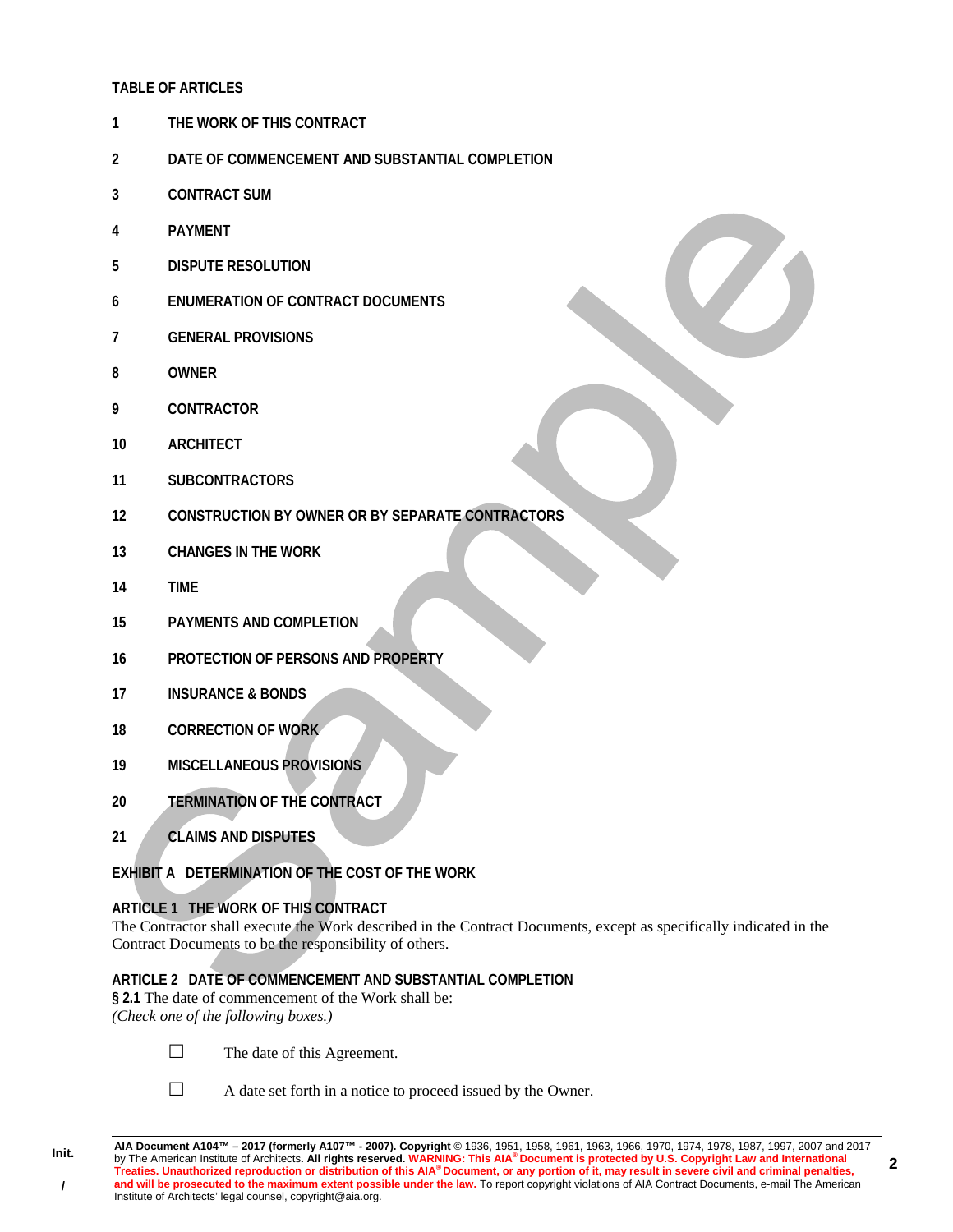

 $\square$  Established as follows: *(Insert a date or a means to determine the date of commencement of the Work.)* 

If a date of commencement of the Work is not selected, then the date of commencement shall be the date of this Agreement.

**§ 2.2** The Contract Time shall be measured from the date of commencement.

# **§ 2.3 Substantial Completion**

**§ 2.3.1** Subject to adjustments of the Contract Time as provided in the Contract Documents, the Contractor shall achieve Substantial Completion of the entire Work:

*(Check the appropriate box and complete the necessary information.)* 

 $\Box$  Not later than  $\Box$  calendar days from the date of commencement of the Work.

 $\Box$  By the following date:

**§ 2.3.2** Subject to adjustments of the Contract Time as provided in the Contract Documents, if portions of the Work are to be completed prior to Substantial Completion of the entire Work, the Contractor shall achieve Substantial Completion of such portions by the following dates:

**Portion of Work Completion Date Completion Date** 

**§ 2.3.3** If the Contractor fails to achieve Substantial Completion as provided in this Section 2.3, liquidated damages, if any, shall be assessed as set forth in Section 3.5.

# **ARTICLE 3 CONTRACT SUM**

**§ 3.1** The Owner shall pay the Contractor the Contract Sum in current funds for the Contractor's performance of the Contract. The Contract Sum shall be one of the following:

*(Check the appropriate box.)* 

Stipulated Sum, in accordance with Section 3.2 below

Cost of the Work plus the Contractor's Fee, in accordance with Section 3.3 below

 Cost of the Work plus the Contractor's Fee with a Guaranteed Maximum Price, in accordance with Section 3.4 below

*(Based on the selection above, complete Section 3.2, 3.3 or 3.4 below.)* 

**§ 3.2** The Stipulated Sum shall be (\$ ), subject to additions and deductions as provided in the Contract Documents.

**§ 3.2.1** The Stipulated Sum is based upon the following alternates, if any, which are described in the Contract Documents and are hereby accepted by the Owner:

*(State the numbers or other identification of accepted alternates. If the bidding or proposal documents permit the Owner to accept other alternates subsequent to the execution of this Agreement, attach a schedule of such other alternates showing the amount for each and the date when that amount expires.)* 

**3**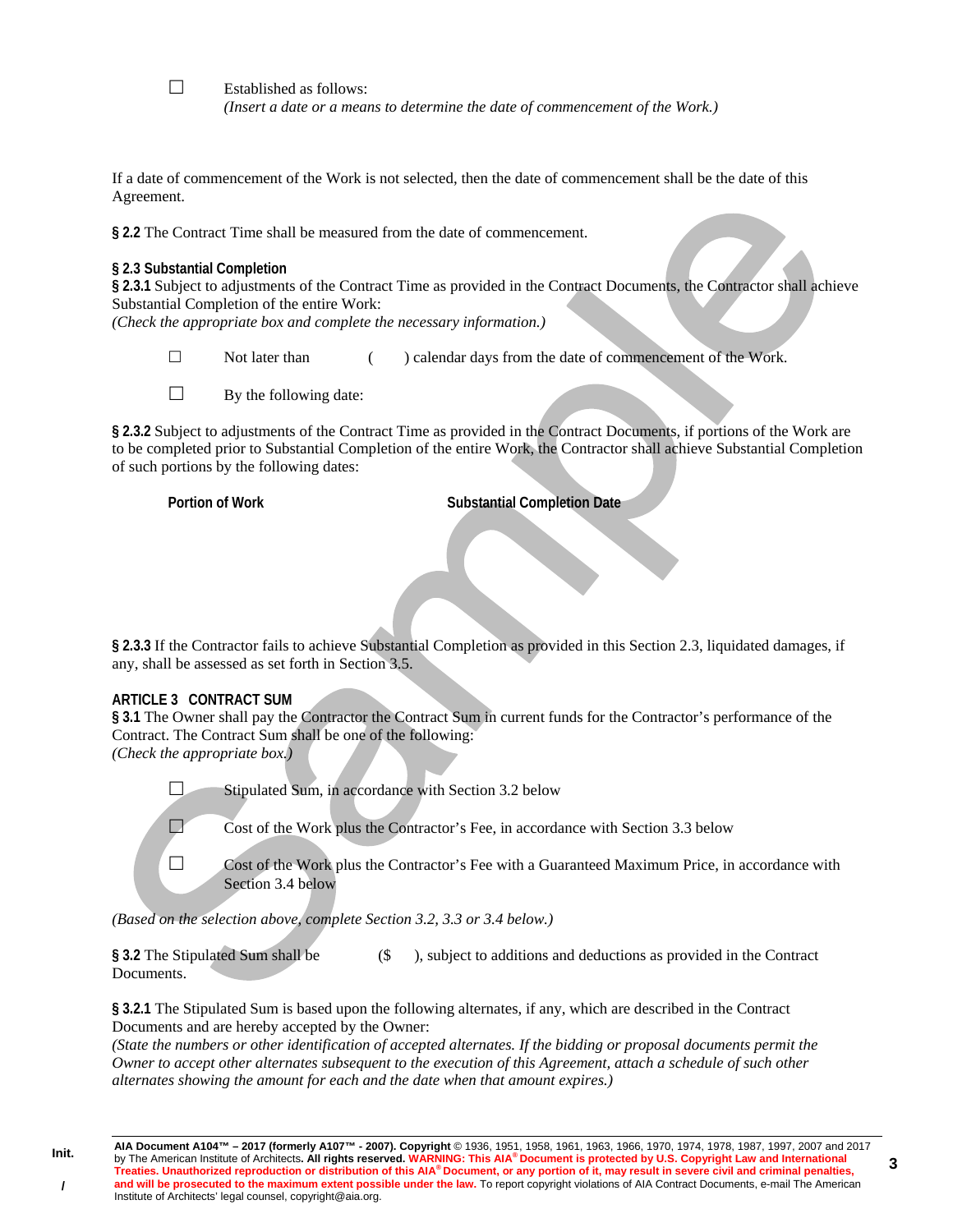#### **§ 3.2.2** Unit prices, if any:

*(Identify the item and state the unit price and the quantity limitations, if any, to which the unit price will be applicable.)* 

| Item                                                                                                                                                                           | <b>Units and Limitations</b> | Price per Unit (\$0.00) |  |
|--------------------------------------------------------------------------------------------------------------------------------------------------------------------------------|------------------------------|-------------------------|--|
|                                                                                                                                                                                |                              |                         |  |
| § 3.2.3 Allowances, if any, included in the stipulated sum:<br>(Identify each allowance.)                                                                                      |                              |                         |  |
| Item                                                                                                                                                                           | Price                        |                         |  |
|                                                                                                                                                                                |                              |                         |  |
| § 3.3 Cost of the Work Plus Contractor's Fee                                                                                                                                   |                              |                         |  |
| § 3.3.1 The Cost of the Work is as defined in Exhibit A, Determination of the Cost of the Work.                                                                                |                              |                         |  |
| § 3.3.2 The Contractor's Fee:                                                                                                                                                  |                              |                         |  |
| (State a lump sum, percentage of Cost of the Work or other provision for determining the Contractor's Fee and the<br>method of adjustment to the Fee for changes in the Work.) |                              |                         |  |

# **§ 3.4 Cost of the Work Plus Contractor's Fee With a Guaranteed Maximum Price**

**§ 3.4.1** The Cost of the Work is as defined in Exhibit A, Determination of the Cost of the Work.

#### **§ 3.4.2** The Contractor's Fee:

*(State a lump sum, percentage of Cost of the Work or other provision for determining the Contractor's Fee and the method of adjustment to the Fee for changes in the Work.)* 

#### **§ 3.4.3 Guaranteed Maximum Price**

**§ 3.4.3.1** The sum of the Cost of the Work and the Contractor's Fee is guaranteed by the Contractor not to exceed (\$ ), subject to additions and deductions by changes in the Work as provided in the Contract Documents. This maximum sum is referred to in the Contract Documents as the Guaranteed Maximum Price. Costs which would cause the Guaranteed Maximum Price to be exceeded shall be paid by the Contractor without reimbursement by the Owner.

*(Insert specific provisions if the Contractor is to participate in any savings.)* 

**§ 3.4.3.2** The Guaranteed Maximum Price is based on the following alternates, if any, which are described in the Contract Documents and are hereby accepted by the Owner:

**4**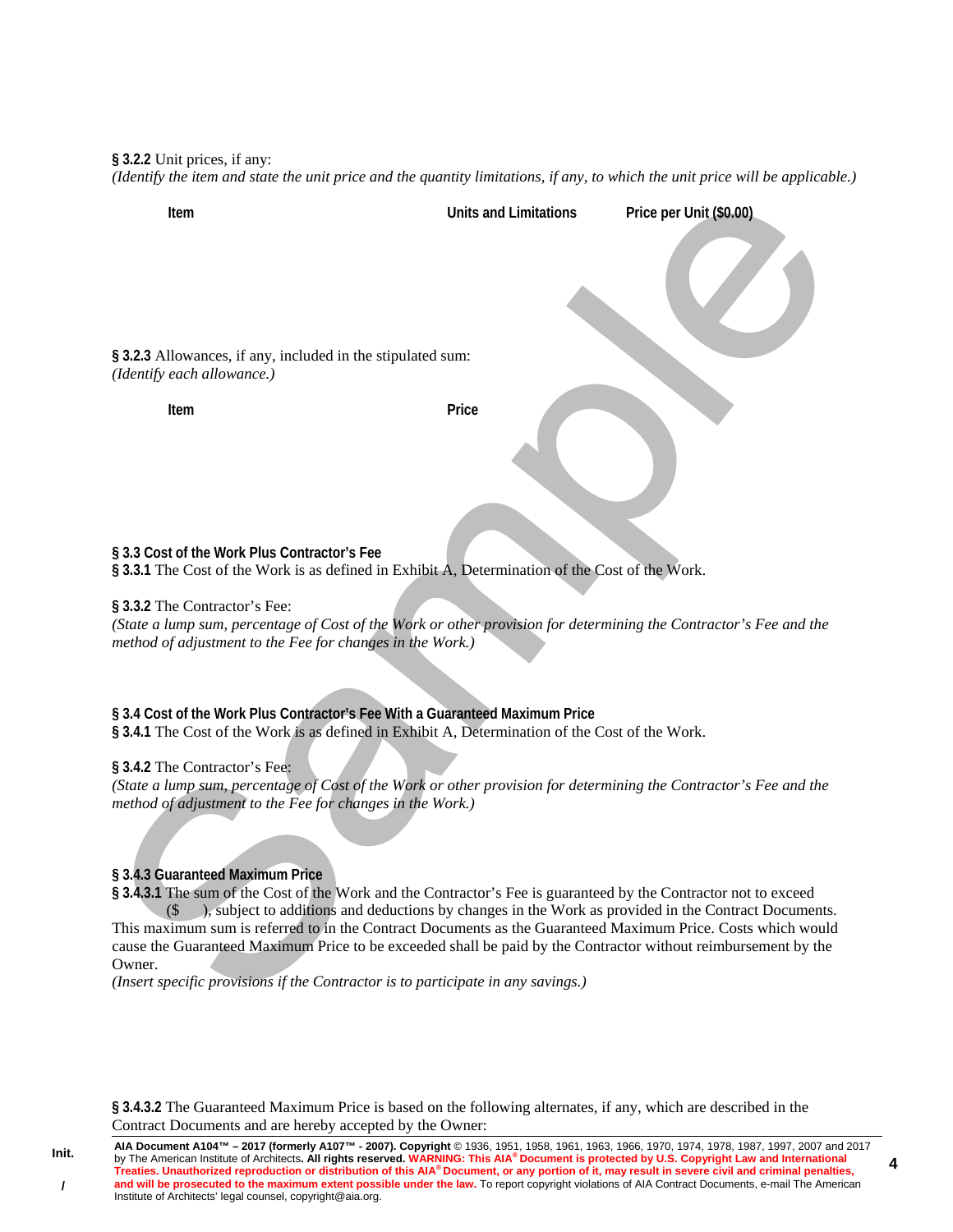*(State the numbers or other identification of accepted alternates. If the bidding or proposal documents permit the Owner to accept other alternates subsequent to the execution of this Agreement, attach a schedule of such other alternates showing the amount for each and the date when that amount expires.)* 

**§ 3.4.3.3** Unit Prices, if any:

*(Identify the item and state the unit price and the quantity limitations, if any, to which the unit price will be applicable.)* 

| Item                       | Price per Unit (\$0.00)<br><b>Units and Limitations</b>                 |  |
|----------------------------|-------------------------------------------------------------------------|--|
|                            |                                                                         |  |
|                            |                                                                         |  |
| (Identify each allowance.) | § 3.4.3.4 Allowances, if any, included in the Guaranteed Maximum Price: |  |
| Item                       | Price                                                                   |  |
|                            |                                                                         |  |

**§ 3.4.3.5** Assumptions, if any, on which the Guaranteed Maximum Price is based:

**§ 3.4.3.6** To the extent that the Contract Documents are anticipated to require further development, the Guaranteed Maximum Price includes the costs attributable to such further development consistent with the Contract Documents and reasonably inferable therefrom. Such further development does not include changes in scope, systems, kinds and quality of materials, finishes or equipment, all of which, if required, shall be incorporated by Change Order.

**§ 3.4.3.7** The Owner shall authorize preparation of revisions to the Contract Documents that incorporate the agreed-upon assumptions contained in Section 3.4.3.5. The Owner shall promptly furnish such revised Contract Documents to the Contractor. The Contractor shall notify the Owner and Architect of any inconsistencies between the agreed-upon assumptions contained in Section 3.4.3.5 and the revised Contract Documents.

**§ 3.5** Liquidated damages, if any: *(Insert terms and conditions for liquidated damages, if any.)* 

**/** 

**AIA Document A104™ – 2017 (formerly A107™ - 2007). Copyright** © 1936, 1951, 1958, 1961, 1963, 1966, 1970, 1974, 1978, 1987, 1997, 2007 and 2017 by The American Institute of Architects**. All rights reserved. WARNING: This AIA® Document is protected by U.S. Copyright Law and International Treaties. Unauthorized reproduction or distribution of this AIA® Document, or any portion of it, may result in severe civil and criminal penalties, and will be prosecuted to the maximum extent possible under the law.** To report copyright violations of AIA Contract Documents, e-mail The American Institute of Architects' legal counsel, copyright@aia.org.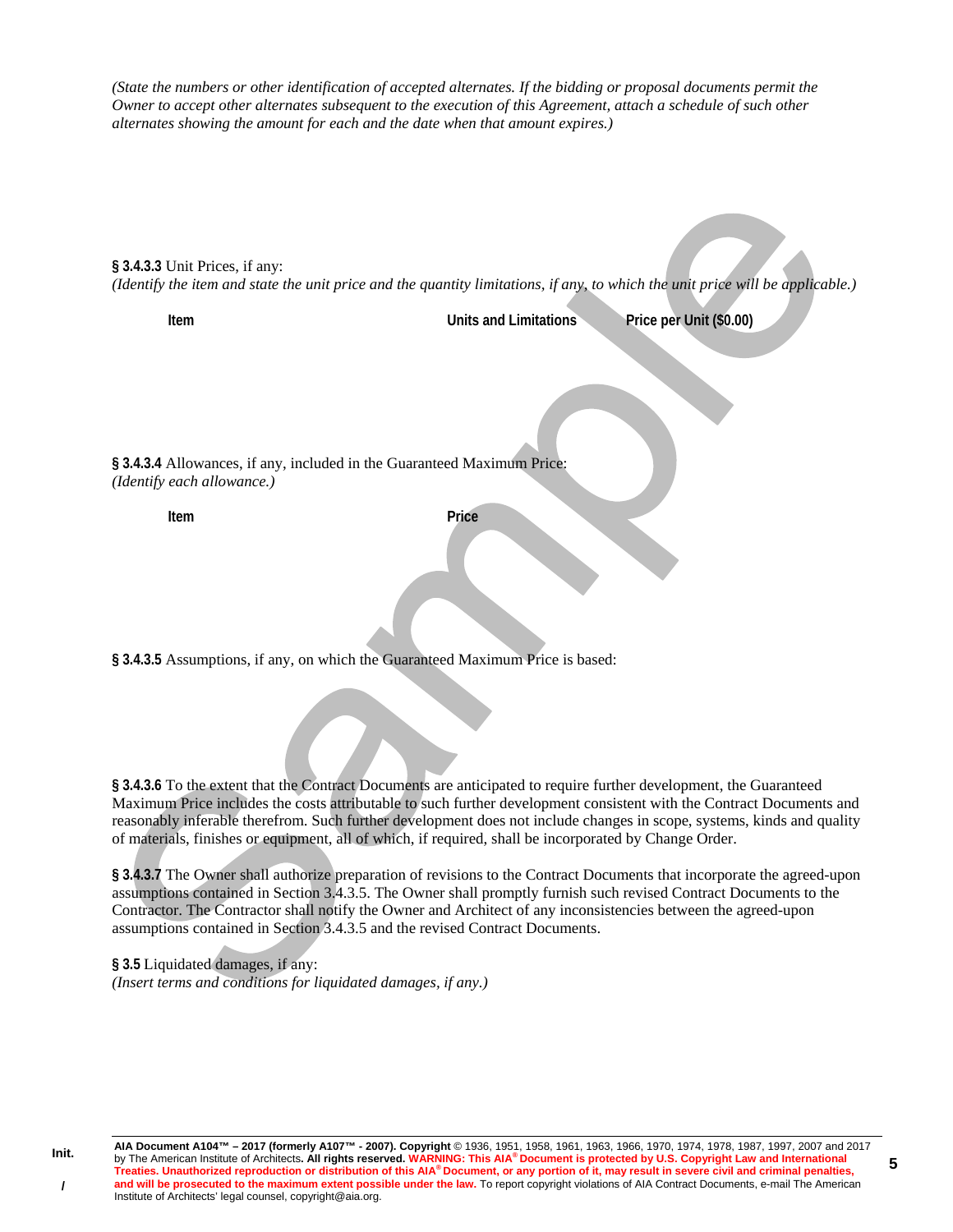# **ARTICLE 4 PAYMENT**

#### **§ 4.1 Progress Payments**

**§ 4.1.1** Based upon Applications for Payment submitted to the Architect by the Contractor and Certificates for Payment issued by the Architect, the Owner shall make progress payments on account of the Contract Sum to the Contractor as provided below and elsewhere in the Contract Documents.

**§ 4.1.2** The period covered by each Application for Payment shall be one calendar month ending on the last day of the month, or as follows:

**§ 4.1.3** Provided that an Application for Payment is received by the Architect not later than the day of a month, the Owner shall make payment of the certified amount to the Contractor not later than the day of the month. If an Application for Payment is received by the Architect after the date fixed above, payment shall be made by the Owner not later than ( ) days after the Architect receives the Application for Payment.

*(Federal, state or local laws may require payment within a certain period of time.)* 

**§ 4.1.4** For each progress payment made prior to Substantial Completion of the Work, the Owner may withhold retainage from the payment otherwise due as follows:

*(Insert a percentage or amount to be withheld as retainage from each Application for Payment and any terms for reduction of retainage during the course of the Work. The amount of retainage may be limited by governing law.)* 

**§ 4.1.5** Payments due and unpaid under the Contract shall bear interest from the date payment is due at the rate stated below, or in the absence thereof, at the legal rate prevailing from time to time at the place where the Project is located. *(Insert rate of interest agreed upon, if any.)* 

%

# **§ 4.2 Final Payment**

**§ 4.2.1** Final payment, constituting the entire unpaid balance of the Contract Sum, shall be made by the Owner to the Contractor when

- **.1** the Contractor has fully performed the Contract except for the Contractor's responsibility to correct Work as provided in Section 18.2, and to satisfy other requirements, if any, which extend beyond final payment;
- **.2** the Contractor has submitted a final accounting for the Cost of the Work, where payment is on the basis of the Cost of the Work with or without a Guaranteed Maximum Price; and
- **.3** a final Certificate for Payment has been issued by the Architect in accordance with Section 15.7.1.

**§ 4.2.2** The Owner's final payment to the Contractor shall be made no later than 30 days after the issuance of the Architect's final Certificate for Payment, or as follows:

# **ARTICLE 5 DISPUTE RESOLUTION**

# **§ 5.1 Binding Dispute Resolution**

For any claim subject to, but not resolved by, mediation pursuant to Section 21.5, the method of binding dispute resolution shall be as follows:

*(Check the appropriate box.)* 

- $\Box$  Arbitration pursuant to Section 21.6 of this Agreement
- $\Box$  Litigation in a court of competent jurisdiction

**AIA Document A104™ – 2017 (formerly A107™ - 2007). Copyright** © 1936, 1951, 1958, 1961, 1963, 1966, 1970, 1974, 1978, 1987, 1997, 2007 and 2017 by The American Institute of Architects**. All rights reserved. WARNING: This AIA® Document is protected by U.S. Copyright Law and International Treaties. Unauthorized reproduction or distribution of this AIA® Document, or any portion of it, may result in severe civil and criminal penalties, and will be prosecuted to the maximum extent possible under the law.** To report copyright violations of AIA Contract Documents, e-mail The American Institute of Architects' legal counsel, copyright@aia.org.

**6**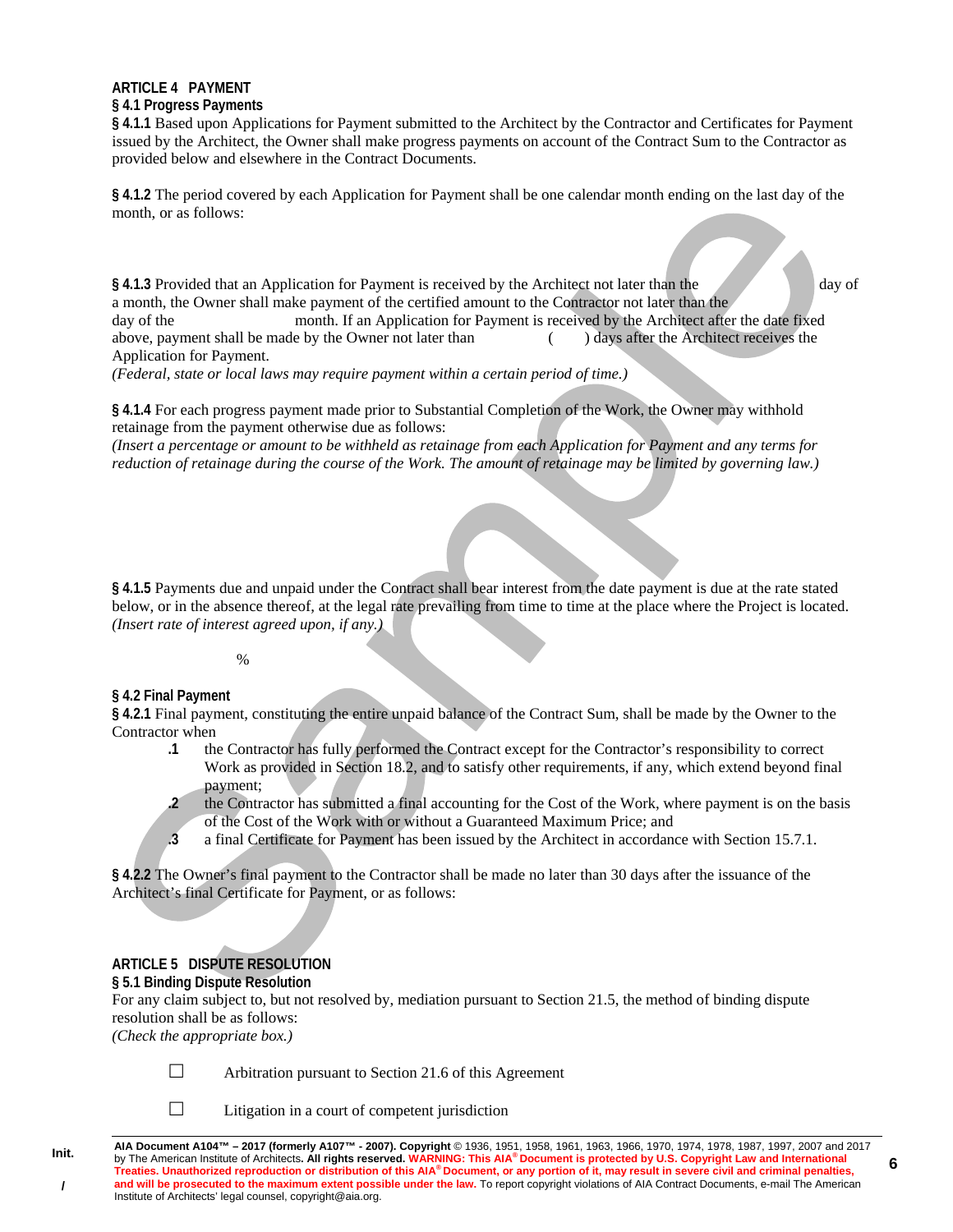|  | Other (Specify) |
|--|-----------------|
|--|-----------------|

If the Owner and Contractor do not select a method of binding dispute resolution, or do not subsequently agree in writing to a binding dispute resolution method other than litigation, claims will be resolved in a court of competent jurisdiction.

#### **ARTICLE 6 ENUMERATION OF CONTRACT DOCUMENTS**

**§ 6.1** The Contract Documents are defined in Article 7 and, except for Modifications issued after execution of this Agreement, are enumerated in the sections below.

§ 6.1.1 The Agreement is this executed AIA Document A104<sup>™–2017</sup>, Standard Abbreviated Form of Agreement Between Owner and Contractor.

§ 6.1.2 AIA Document E203™–2013, Building Information Modeling and Digital Data Exhibit, dated as indicated below:

*(Insert the date of the E203–2013 incorporated into this Agreement.)* 

#### **§ 6.1.3** The Supplementary and other Conditions of the Contract:

| Document                                                                                                    | <b>Title</b> | Date         | Pages |
|-------------------------------------------------------------------------------------------------------------|--------------|--------------|-------|
|                                                                                                             |              |              |       |
| § 6.1.4 The Specifications:                                                                                 |              |              |       |
| (Either list the Specifications here or refer to an exhibit attached to this Agreement.)                    |              |              |       |
| Section                                                                                                     | <b>Title</b> | Date         | Pages |
| § 6.1.5 The Drawings:<br>(Either list the Drawings here or refer to an exhibit attached to this Agreement.) |              |              |       |
| Number                                                                                                      |              | <b>Title</b> | Date  |

**/** 

**AIA Document A104™ – 2017 (formerly A107™ - 2007). Copyright** © 1936, 1951, 1958, 1961, 1963, 1966, 1970, 1974, 1978, 1987, 1997, 2007 and 2017 by The American Institute of Architects**. All rights reserved. WARNING: This AIA® Document is protected by U.S. Copyright Law and International Treaties. Unauthorized reproduction or distribution of this AIA® Document, or any portion of it, may result in severe civil and criminal penalties, and will be prosecuted to the maximum extent possible under the law.** To report copyright violations of AIA Contract Documents, e-mail The American Institute of Architects' legal counsel, copyright@aia.org.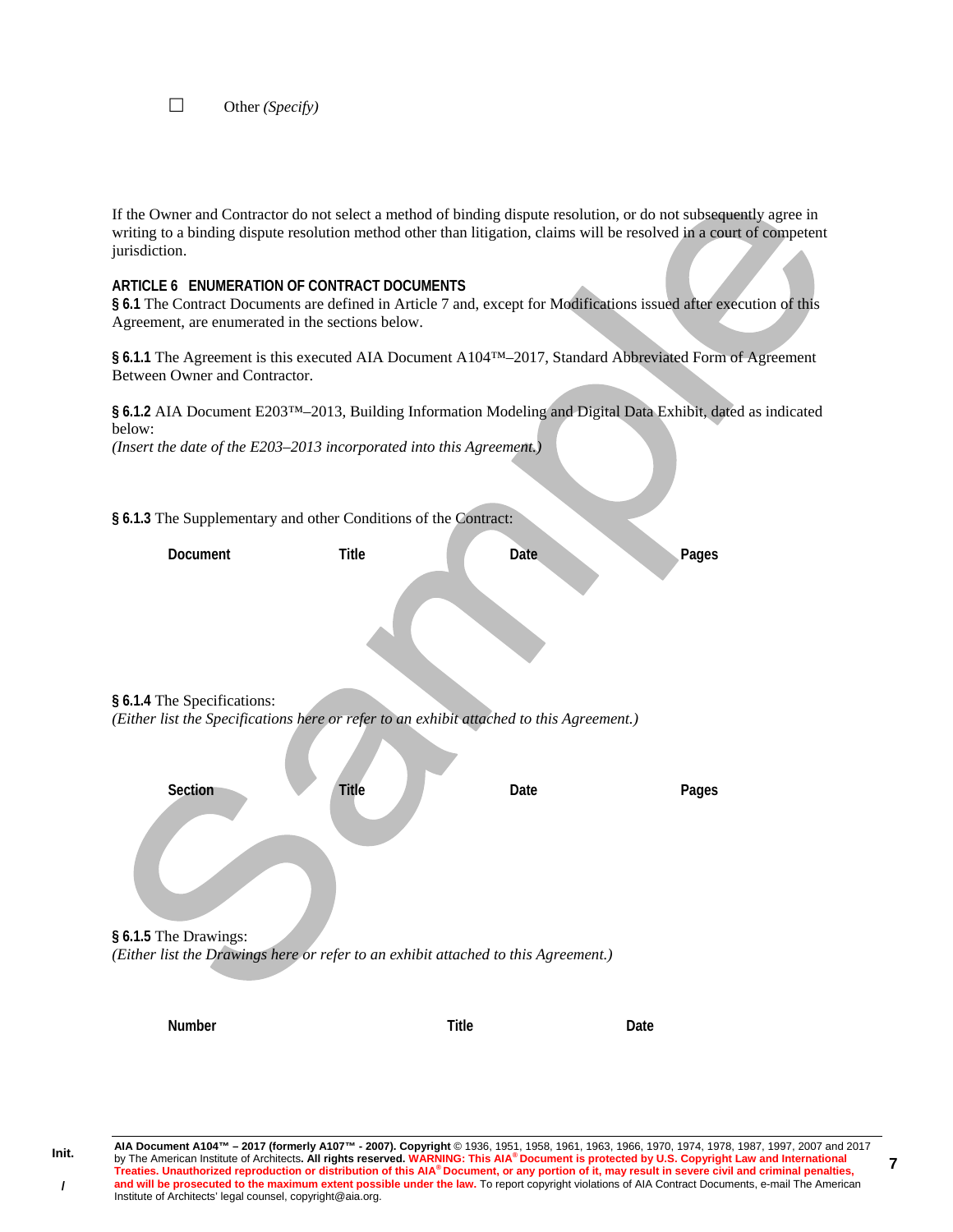**§ 6.1.6** The Addenda, if any:

| $30.1.0$ The Addenda, it any. |              |                                                                                                                                                                                          |                  |       |       |
|-------------------------------|--------------|------------------------------------------------------------------------------------------------------------------------------------------------------------------------------------------|------------------|-------|-------|
| Number                        |              |                                                                                                                                                                                          | Date             | Pages |       |
|                               |              | Portions of Addenda relating to bidding or proposal requirements are not part of the Contract Documents unless the<br>bidding or proposal requirements are enumerated in this Article 6. |                  |       |       |
| .1                            |              | § 6.1.7 Additional documents, if any, forming part of the Contract Documents:<br>Other Exhibits:                                                                                         |                  |       |       |
|                               |              | (Check all boxes that apply.)                                                                                                                                                            |                  |       |       |
|                               | $\Box$       | Exhibit A, Determination of the Cost of the Work.                                                                                                                                        |                  |       |       |
|                               | $\Box$       | AIA Document E204 <sup>TM</sup> -2017, Sustainable Projects Exhibit, dated as indicated below:<br>(Insert the date of the E204-2017 incorporated into this Agreement.)                   |                  |       |       |
|                               | $\Box$       | The Sustainability Plan:                                                                                                                                                                 |                  |       |       |
|                               | <b>Title</b> |                                                                                                                                                                                          | Date <sup></sup> | Pages |       |
|                               | $\Box$       | Supplementary and other Conditions of the Contract:                                                                                                                                      |                  |       |       |
|                               | Document     |                                                                                                                                                                                          | <b>Title</b>     | Date  | Pages |
|                               |              |                                                                                                                                                                                          |                  |       |       |

**.2** Other documents, if any, listed below: *(List here any additional documents that are intended to form part of the Contract Documents.)*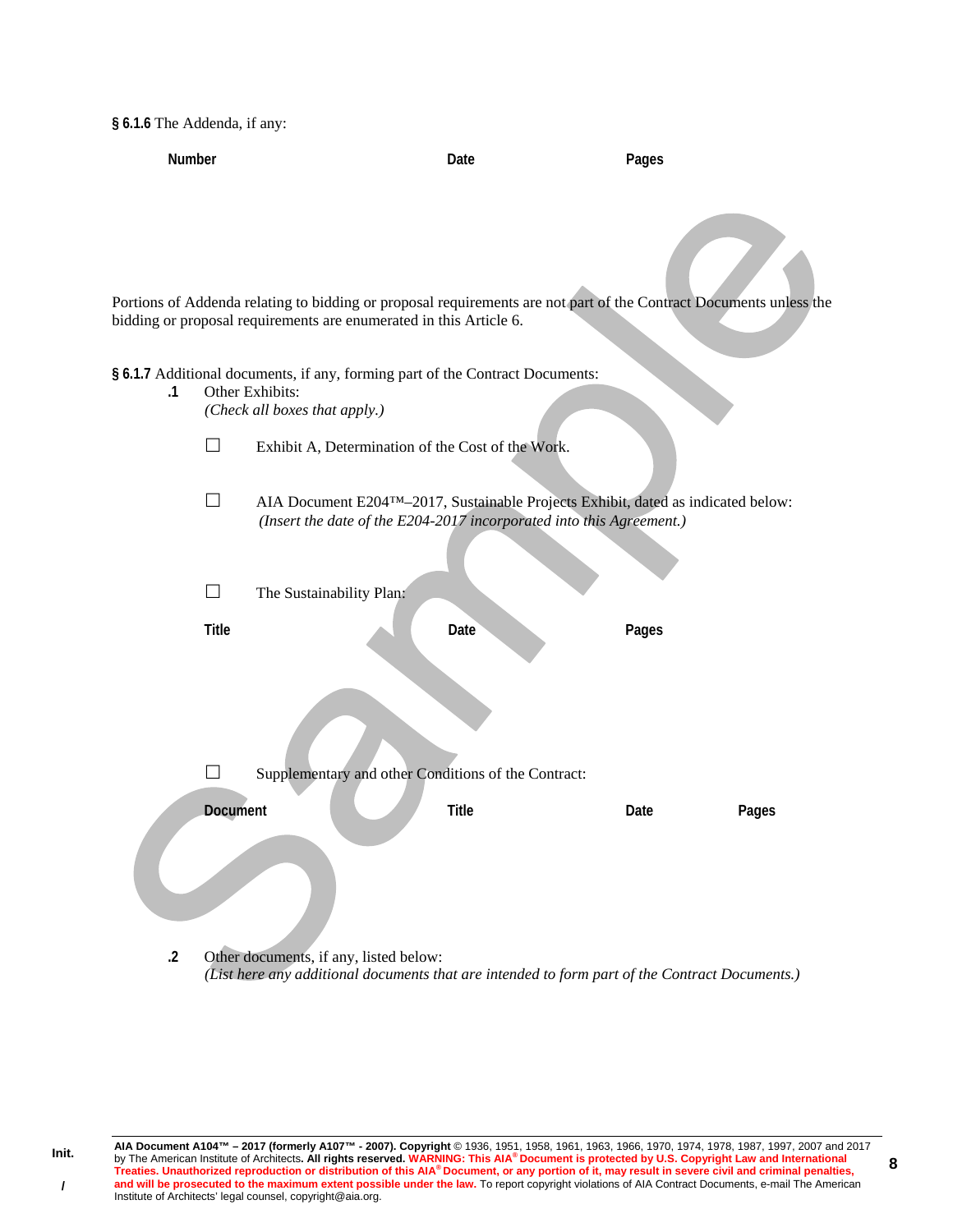# **ARTICLE 7 GENERAL PROVISIONS**

#### **§ 7.1 The Contract Documents**

The Contract Documents are enumerated in Article 6 and consist of this Agreement (including, if applicable, Supplementary and other Conditions of the Contract), Drawings, Specifications, Addenda issued prior to the execution of this Agreement, other documents listed in this Agreement, and Modifications issued after execution of this Agreement. A Modification is (1) a written amendment to the Contract signed by both parties, (2) a Change Order, (3) a Construction Change Directive, or (4) a written order for a minor change in the Work issued by the Architect. The intent of the Contract Documents is to include all items necessary for the proper execution and completion of the Work by the Contractor. The Contract Documents are complementary, and what is required by one shall be as binding as if required by all; performance by the Contractor shall be required to the extent consistent with the Contract Documents and reasonably inferable from them as being necessary to produce the indicated results.

#### **§ 7.2 The Contract**

The Contract Documents form the Contract for Construction. The Contract represents the entire and integrated agreement between the parties hereto and supersedes prior negotiations, representations, or agreements, either written or oral. The Contract may be amended or modified only by a Modification. The Contract Documents shall not be construed to create a contractual relationship of any kind between any persons or entities other than the Owner and the Contractor.

# **§ 7.3 The Work**

The term "Work" means the construction and services required by the Contract Documents, whether completed or partially completed, and includes all other labor, materials, equipment, and services provided or to be provided by the Contractor to fulfill the Contractor's obligations. The Work may constitute the whole or a part of the Project.

#### **§ 7.4 Instruments of Service**

Instruments of Service are representations, in any medium of expression now known or later developed, of the tangible and intangible creative work performed by the Architect and the Architect's consultants under their respective professional services agreements. Instruments of Service may include, without limitation, studies, surveys, models, sketches, drawings, specifications, and other similar materials.

# **§ 7.5 Ownership and Use of Drawings, Specifications and Other Instruments of Service**

**§ 7.5.1** The Architect and the Architect's consultants shall be deemed the authors and owners of their respective Instruments of Service, including the Drawings and Specifications, and will retain all common law, statutory and other reserved rights in their Instruments of Service, including copyrights. The Contractor, Subcontractors, Subsubcontractors, and suppliers shall not own or claim a copyright in the Instruments of Service. Submittal or distribution to meet official regulatory requirements or for other purposes in connection with the Project is not to be construed as publication in derogation of the Architect's or Architect's consultants' reserved rights.

**§ 7.5.2** The Contractor, Subcontractors, Sub-subcontractors and suppliers are authorized to use and reproduce the Instruments of Service provided to them, subject to the protocols established pursuant to Sections 7.6 and 7.7, solely and exclusively for execution of the Work. All copies made under this authorization shall bear the copyright notice, if any, shown on the Instruments of Service. The Contractor, Subcontractors, Sub-subcontractors, and suppliers may not use the Instruments of Service on other projects or for additions to this Project outside the scope of the Work without the specific written consent of the Owner, Architect and the Architect's consultants.

# **§ 7.6 Digital Data Use and Transmission**

The parties shall agree upon protocols governing the transmission and use of Instruments of Service or any other information or documentation in digital form. The parties will use AIA Document E203™–2013, Building Information Modeling and Digital Data Exhibit, to establish the protocols for the development, use, transmission, and exchange of digital data.

#### **§ 7.7 Building Information Models Use and Reliance**

Any use of, or reliance on, all or a portion of a building information model without agreement to protocols governing the use of, and reliance on, the information contained in the model and without having those protocols set forth in AIA Document E203™–2013, Building Information Modeling and Digital Data Exhibit, and the requisite AIA Document G202™–2013, Project Building Information Modeling Protocol Form, shall be at the using or relying party's sole risk and without liability to the other party and its contractors or consultants, the authors of, or contributors to, the building information model, and each of their agents and employees.

**9**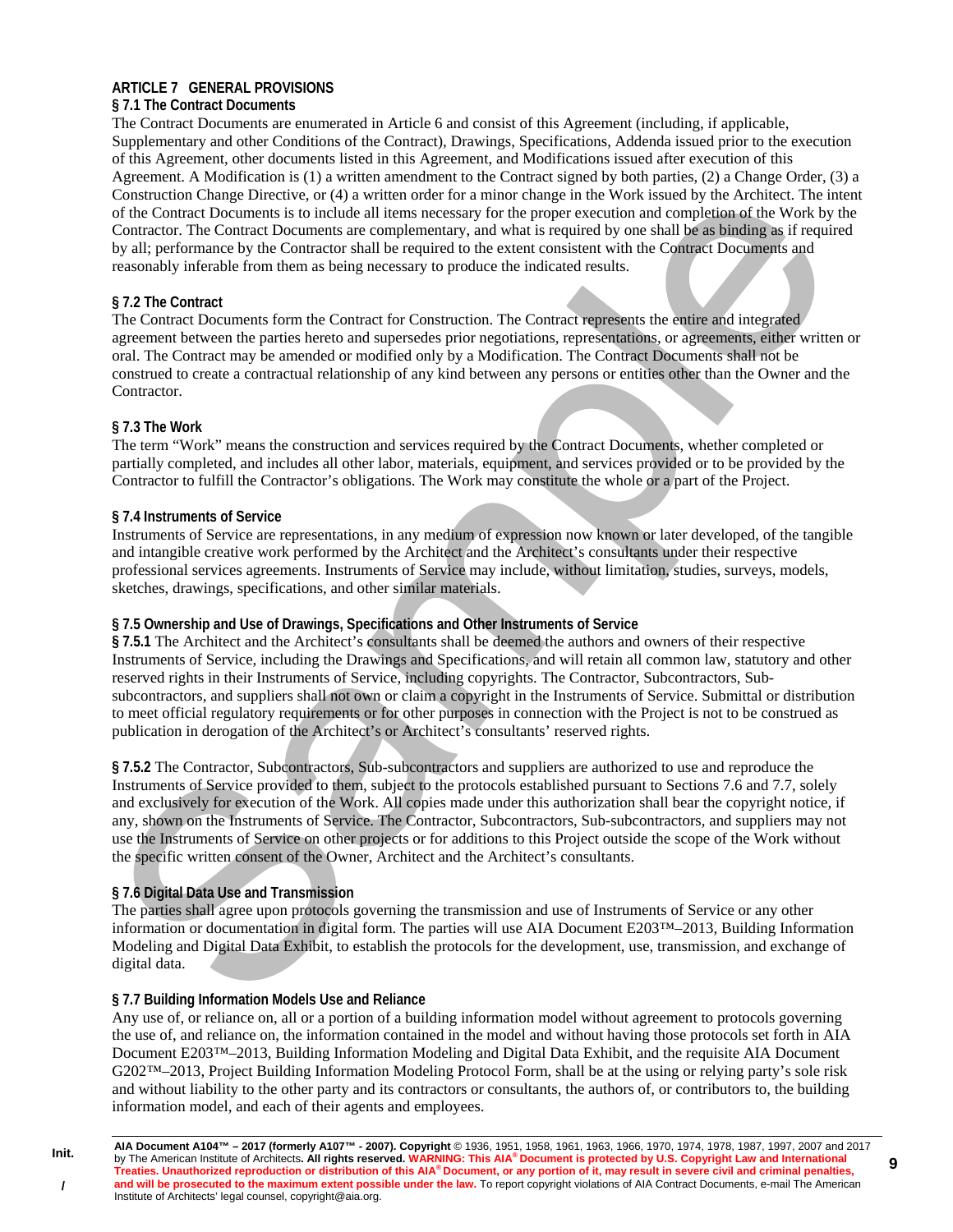# **§ 7.8 Severability**

The invalidity of any provision of the Contract Documents shall not invalidate the Contract or its remaining provisions. If it is determined that any provision of the Contract Documents violates any law, or is otherwise invalid or unenforceable, then that provision shall be revised to the extent necessary to make that provision legal and enforceable. In such case the Contract Documents shall be construed, to the fullest extent permitted by law, to give effect to the parties' intentions and purposes in executing the Contract.

# **§ 7.9 Notice**

**§ 7.9.1** Except as otherwise provided in Section 7.9.2, where the Contract Documents require one party to notify or give notice to the other party, such notice shall be provided in writing to the designated representative of the party to whom the notice is addressed and shall be deemed to have been duly served if delivered in person, by mail, by courier, or by electronic transmission in accordance with AIA Document E203™–2013, Building Information Modeling and Digital Data Exhibit, if completed, or as otherwise set forth below:

*(If other than in accordance with AIA Document E203–2013, insert requirements for delivering Notice in electronic format such as name, title and email address of the recipient and whether and how the system will be required to generate a read receipt for the transmission.)* 

**§ 7.9.2** Notice of Claims shall be provided in writing and shall be deemed to have been duly served only if delivered to the designated representative of the party to whom the notice is addressed by certified or registered mail, or by courier providing proof of delivery.

# **§ 7.10 Relationship of the Parties**

Where the Contract is based on the Cost of the Work plus the Contractor's Fee, with or without a Guaranteed Maximum Price, the Contractor accepts the relationship of trust and confidence established by this Agreement and covenants with the Owner to cooperate with the Architect and exercise the Contractor's skill and judgment in furthering the interests of the Owner; to furnish efficient business administration and supervision; to furnish at all times an adequate supply of workers and materials; and to perform the Work in an expeditious and economical manner consistent with the Owner's interests. The Owner agrees to furnish and approve, in a timely manner, information required by the Contractor and to make payments to the Contractor in accordance with the requirements of the Contract Documents.

# **ARTICLE 8 OWNER**

# **§ 8.1 Information and Services Required of the Owner**

**§ 8.1.1** Prior to commencement of the Work, at the written request by the Contractor, the Owner shall furnish to the Contractor reasonable evidence that the Owner has made financial arrangements to fulfill the Owner's obligations under the Contract. The Contractor shall have no obligation to commence the Work until the Owner provides such evidence. If commencement of the Work is delayed under this Section 8.1.1, the Contract Time shall be extended appropriately.

**§ 8.1.2** The Owner shall furnish all necessary surveys and a legal description of the site.

**§ 8.1.3** The Contractor shall be entitled to rely on the accuracy of information furnished by the Owner but shall exercise proper precautions relating to the safe performance of the Work.

**§ 8.1.4** Except for permits and fees that are the responsibility of the Contractor under the Contract Documents, including those required under Section 9.6.1, the Owner shall secure and pay for other necessary approvals, easements, assessments, and charges required for the construction, use, or occupancy of permanent structures or for permanent changes in existing facilities.

# **§ 8.2 Owner's Right to Stop the Work**

If the Contractor fails to correct Work which is not in accordance with the requirements of the Contract Documents, or repeatedly fails to carry out the Work in accordance with the Contract Documents, the Owner may issue a written order to the Contractor to stop the Work, or any portion thereof, until the cause for such order is eliminated; however, the right of the Owner to stop the Work shall not give rise to a duty on the part of the Owner to exercise this right for the benefit of the Contractor or any other person or entity.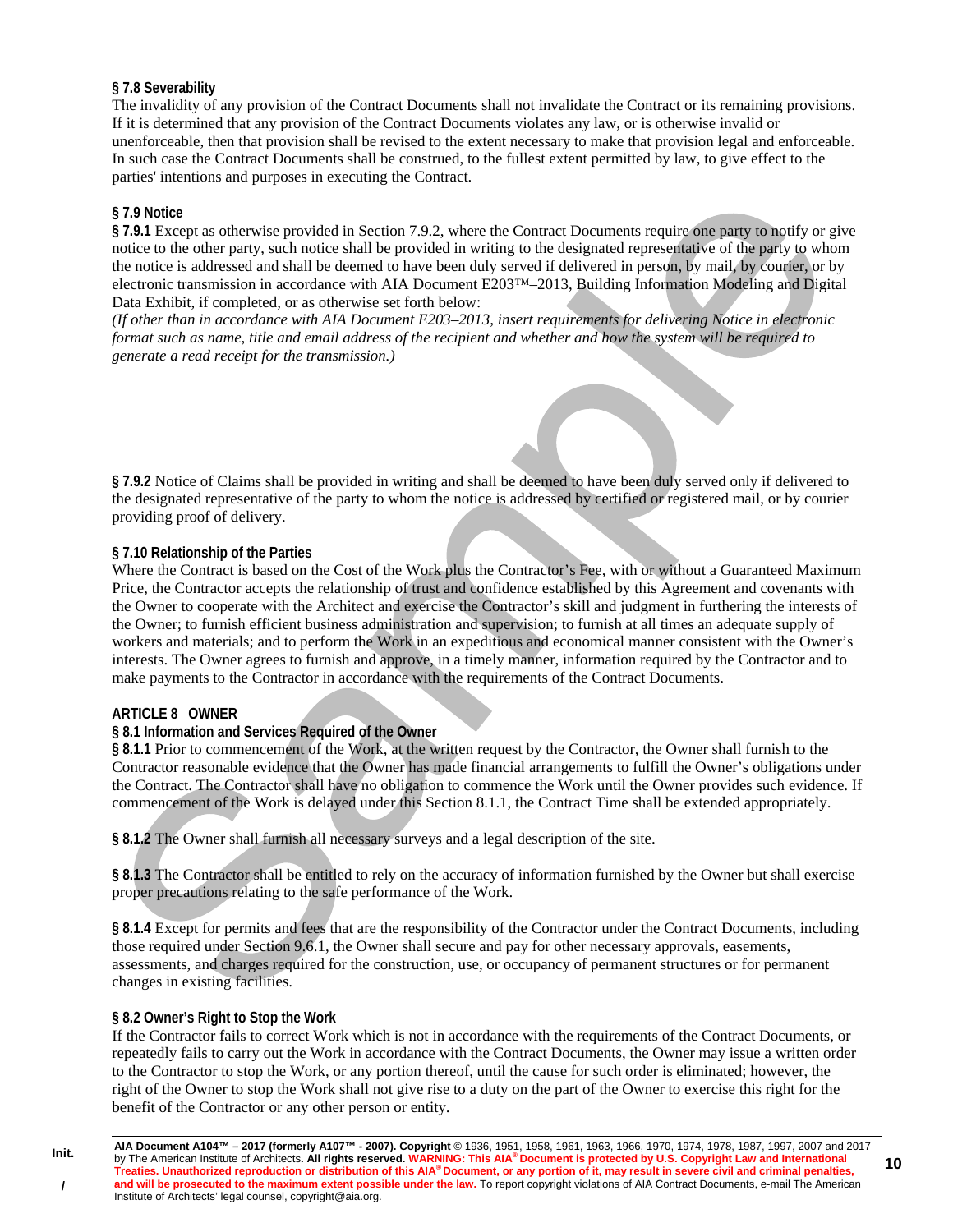# **§ 8.3 Owner's Right to Carry Out the Work**

If the Contractor defaults or neglects to carry out the Work in accordance with the Contract Documents, and fails within a ten-day period after receipt of notice from the Owner to commence and continue correction of such default or neglect with diligence and promptness, the Owner may, without prejudice to any other remedies the Owner may have, correct such default or neglect. Such action by the Owner and amounts charged to the Contractor are both subject to prior approval of the Architect and the Architect may, pursuant to Section 15.4.3, withhold or nullify a Certificate for Payment in whole or in part, to the extent reasonably necessary to reimburse the Owner for the reasonable cost of correcting such deficiencies, including the Owner's expenses and compensation for the Architect's additional services made necessary by such default, neglect, or failure. If the Contractor disagrees with the actions of the Owner or the Architect, or the amounts claimed as costs to the Owner, the Contractor may file a Claim pursuant to Article 21.

# **ARTICLE 9 CONTRACTOR**

# **§ 9.1 Review of Contract Documents and Field Conditions by Contractor**

**§ 9.1.1** Execution of the Contract by the Contractor is a representation that the Contractor has visited the site, become generally familiar with local conditions under which the Work is to be performed and correlated personal observations with requirements of the Contract Documents.

**§ 9.1.2** Because the Contract Documents are complementary, the Contractor shall, before starting each portion of the Work, carefully study and compare the various Contract Documents relative to that portion of the Work, as well as the information furnished by the Owner pursuant to Section 8.1.2, shall take field measurements of any existing conditions related to that portion of the Work and shall observe any conditions at the site affecting it. These obligations are for the purpose of facilitating coordination and construction by the Contractor and are not for the purpose of discovering errors, omissions, or inconsistencies in the Contract Documents; however, the Contractor shall promptly report to the Architect any errors, inconsistencies, or omissions discovered by or made known to the Contractor as a request for information in such form as the Architect may require. It is recognized that the Contractor's review is made in the Contractor's capacity as a contractor and not as a licensed design professional unless otherwise specifically provided in the Contract Documents.

**§ 9.1.3** The Contractor is not required to ascertain that the Contract Documents are in accordance with applicable laws, statutes, ordinances, codes, rules and regulations, or lawful orders of public authorities, but the Contractor shall promptly report to the Architect any nonconformity discovered by or made known to the Contractor as a request for information in such form as the Architect may require.

# **§ 9.2 Supervision and Construction Procedures**

**§ 9.2.1** The Contractor shall supervise and direct the Work, using the Contractor's best skill and attention. The Contractor shall be solely responsible for and have control over construction means, methods, techniques, sequences, and procedures, and for coordinating all portions of the Work under the Contract, unless the Contract Documents give other specific instructions concerning these matters.

**§ 9.2.2** The Contractor shall be responsible to the Owner for acts and omissions of the Contractor's employees, Subcontractors and their agents and employees, and other persons or entities performing portions of the Work for or on behalf of the Contractor or any of its Subcontractors.

# **§ 9.3 Labor and Materials**

**§ 9.3.1** Unless otherwise provided in the Contract Documents, the Contractor shall provide and pay for labor, materials, equipment, tools, construction equipment and machinery, water, heat, utilities, transportation, and other facilities and services necessary for proper execution and completion of the Work whether temporary or permanent and whether or not incorporated or to be incorporated in the Work.

**§ 9.3.2** The Contractor shall enforce strict discipline and good order among the Contractor's employees and other persons carrying out the Work. The Contractor shall not permit employment of unfit persons or persons not skilled in tasks assigned to them.

**§ 9.3.3** The Contractor may make a substitution only with the consent of the Owner, after evaluation by the Architect and in accordance with a Modification.

# **§ 9.4 Warranty**

The Contractor warrants to the Owner and Architect that materials and equipment furnished under the Contract will be of good quality and new unless the Contract Documents require or permit otherwise. The Contractor further warrants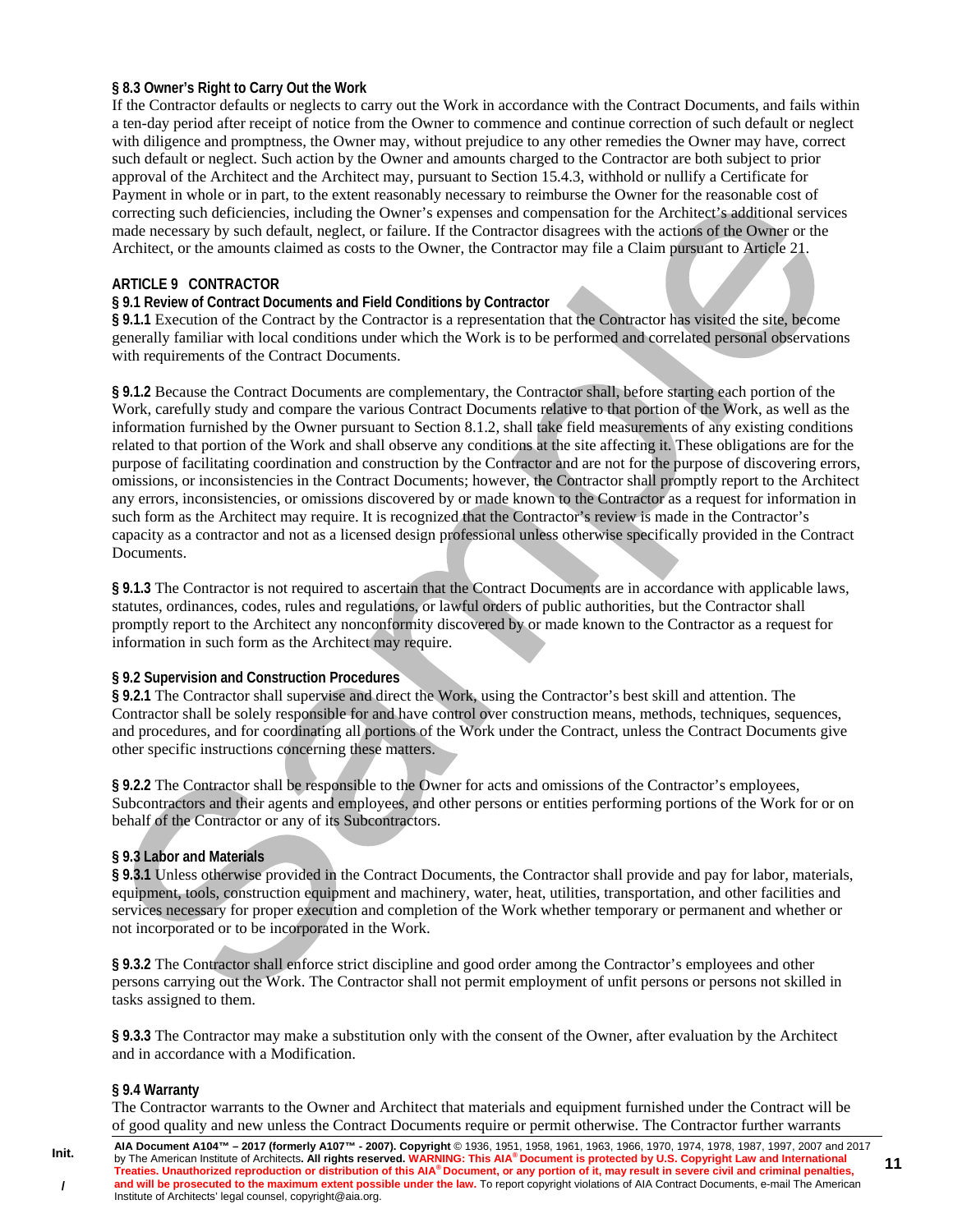that the Work will conform to the requirements of the Contract Documents and will be free from defects, except for those inherent in the quality of the Work the Contract Documents require or permit. Work, materials, or equipment not conforming to these requirements may be considered defective. The Contractor's warranty excludes remedy for damage or defect caused by abuse, alterations to the Work not executed by the Contractor, improper or insufficient maintenance, improper operation or normal wear and tear under normal usage. All other warranties required by the Contract Documents shall be issued in the name of the Owner, or shall be transferable to the Owner, and shall commence in accordance with Section 15.6.3.

# **§ 9.5 Taxes**

The Contractor shall pay sales, consumer, use, and other similar taxes that are legally enacted when bids are received or negotiations concluded, whether or not yet effective or merely scheduled to go into effect.

# **§ 9.6 Permits, Fees, Notices, and Compliance with Laws**

**§ 9.6.1** Unless otherwise provided in the Contract Documents, the Contractor shall secure and pay for the building permit as well as other permits, fees, licenses, and inspections by government agencies necessary for proper execution and completion of the Work that are customarily secured after execution of the Contract and legally required at the time bids are received or negotiations concluded.

**§ 9.6.2** The Contractor shall comply with and give notices required by applicable laws, statutes, ordinances, codes, rules and regulations, and lawful orders of public authorities applicable to performance of the Work. If the Contractor performs Work knowing it to be contrary to applicable laws, statutes, ordinances, codes, rules and regulations, or lawful orders of public authorities, the Contractor shall assume appropriate responsibility for such Work and shall bear the costs attributable to correction.

# **§ 9.7 Allowances**

The Contractor shall include in the Contract Sum all allowances stated in the Contract Documents. The Owner shall select materials and equipment under allowances with reasonable promptness. Allowance amounts shall include the costs to the Contractor of materials and equipment delivered at the site and all required taxes, less applicable trade discounts. Contractor's costs for unloading and handling at the site, labor, installation, overhead, profit, and other expenses contemplated for stated allowance amounts shall be included in the Contract Sum but not in the allowance.

# **§ 9.8 Contractor's Construction Schedules**

**§ 9.8.1** The Contractor, promptly after being awarded the Contract, shall submit for the Owner's and Architect's information a Contractor's construction schedule for the Work. The schedule shall not exceed time limits current under the Contract Documents, shall be revised at appropriate intervals as required by the conditions of the Work and Project, shall be related to the entire Project to the extent required by the Contract Documents, and shall provide for expeditious and practicable execution of the Work.

**§ 9.8.2** The Contractor shall perform the Work in general accordance with the most recent schedule submitted to the Owner and Architect.

# **§ 9.9 Submittals**

**§ 9.9.1** The Contractor shall review for compliance with the Contract Documents and submit to the Architect Shop Drawings, Product Data, Samples, and similar submittals required by the Contract Documents in coordination with the Contractor's construction schedule and in such sequence as to allow the Architect reasonable time for review. By submitting Shop Drawings, Product Data, Samples, and similar submittals, the Contractor represents to the Owner and Architect that the Contractor has (1) reviewed and approved them; (2) determined and verified materials, field measurements, and field construction criteria related thereto, or will do so; and (3) checked and coordinated the information contained within such submittals with the requirements of the Work and of the Contract Documents. The Work shall be in accordance with approved submittals.

**§ 9.9.2** Shop Drawings, Product Data, Samples and similar submittals are not Contract Documents.

**§ 9.9.3** The Contractor shall not be required to provide professional services that constitute the practice of architecture or engineering unless such services are specifically required by the Contract Documents or unless the Contractor needs to provide such services in order to carry out the Contractor's own responsibilities. If professional design services or certifications by a design professional are specifically required, the Owner and the Architect will specify the performance and design criteria that such services must satisfy. The Contractor shall cause such services or certifications to be provided by an appropriately licensed design professional. If no criteria are specified, the design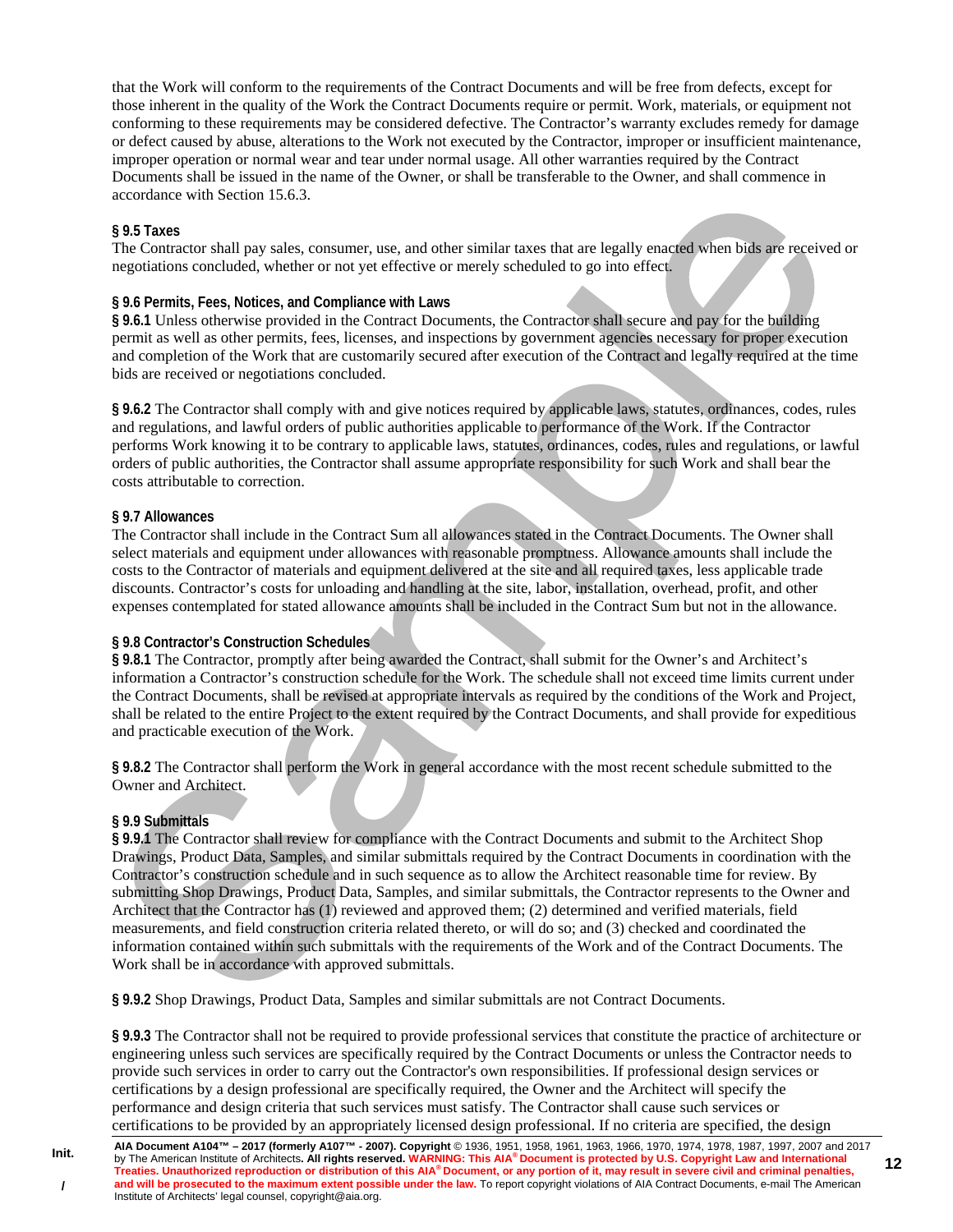shall comply with applicable codes and ordinances. Each Party shall be entitled to rely upon the information provided by the other Party. The Architect will review and approve or take other appropriate action on submittals for the limited purpose of checking for conformance with information provided and the design concept expressed in the Contract Documents. The Architect's review of Shop Drawings, Product Data, Samples, and similar submittals shall be for the limited purpose of checking for conformance with information given and the design concept expressed in the Contract Documents. In performing such review, the Architect will approve, or take other appropriate action upon, the Contractor's Shop Drawings, Product Data, Samples, and similar submittals.

# **§ 9.10 Use of Site**

The Contractor shall confine operations at the site to areas permitted by applicable laws, statutes, ordinances, codes, rules and regulations, lawful orders of public authorities, and the Contract Documents and shall not unreasonably encumber the site with materials or equipment.

# **§ 9.11 Cutting and Patching**

The Contractor shall be responsible for cutting, fitting, or patching required to complete the Work or to make its parts fit together properly.

# **§ 9.12 Cleaning Up**

The Contractor shall keep the premises and surrounding area free from accumulation of waste materials and rubbish caused by operations under the Contract. At completion of the Work, the Contractor shall remove waste materials, rubbish, the Contractor's tools, construction equipment, machinery, and surplus material from and about the Project.

# **§ 9.13 Access to Work**

The Contractor shall provide the Owner and Architect with access to the Work in preparation and progress wherever located.

# **§ 9.14 Royalties, Patents and Copyrights**

The Contractor shall pay all royalties and license fees. The Contractor shall defend suits or claims for infringement of copyrights and patent rights and shall hold the Owner and Architect harmless from loss on account thereof, but shall not be responsible for defense or loss when a particular design, process, or product of a particular manufacturer or manufacturers is required by the Contract Documents or where the copyright violations are contained in Drawings, Specifications or other documents prepared by the Owner or Architect. However, if an infringement of a copyright or patent is discovered by, or made known to, the Contractor, the Contractor shall be responsible for the loss unless the information is promptly furnished to the Architect.

# **§ 9.15 Indemnification**

**§ 9.15.1** To the fullest extent permitted by law, the Contractor shall indemnify and hold harmless the Owner, Architect, Architect's consultants, and agents and employees of any of them from and against claims, damages, losses and expenses, including but not limited to attorneys' fees, arising out of or resulting from performance of the Work, provided that such claim, damage, loss, or expense is attributable to bodily injury, sickness, disease or death, or to injury to or destruction of tangible property (other than the Work itself), but only to the extent caused by the negligent acts or omissions of the Contractor, a Subcontractor, anyone directly or indirectly employed by them, or anyone for whose acts they may be liable, regardless of whether or not such claim, damage, loss, or expense is caused in part by a party indemnified hereunder. Such obligation shall not be construed to negate, abridge, or reduce other rights or obligations of indemnity which would otherwise exist as to a party or person described in this Section 9.15.1.

**§ 9.15.2** In claims against any person or entity indemnified under this Section 9.15 by an employee of the Contractor, a Subcontractor, anyone directly or indirectly employed by them, or anyone for whose acts they may be liable, the indemnification obligation under Section 9.15.1 shall not be limited by a limitation on amount or type of damages, compensation or benefits payable by or for the Contractor or Subcontractor under workers' compensation acts, disability benefit acts or other employee benefit acts.

# **ARTICLE 10 ARCHITECT**

**Init.** 

**/** 

**§ 10.1** The Architect will provide administration of the Contract as described in the Contract Documents and will be an Owner's representative during construction, until the date the Architect issues the final Certificate for Payment. The Architect will have authority to act on behalf of the Owner only to the extent provided in the Contract Documents, unless otherwise modified in writing in accordance with other provisions of the Contract.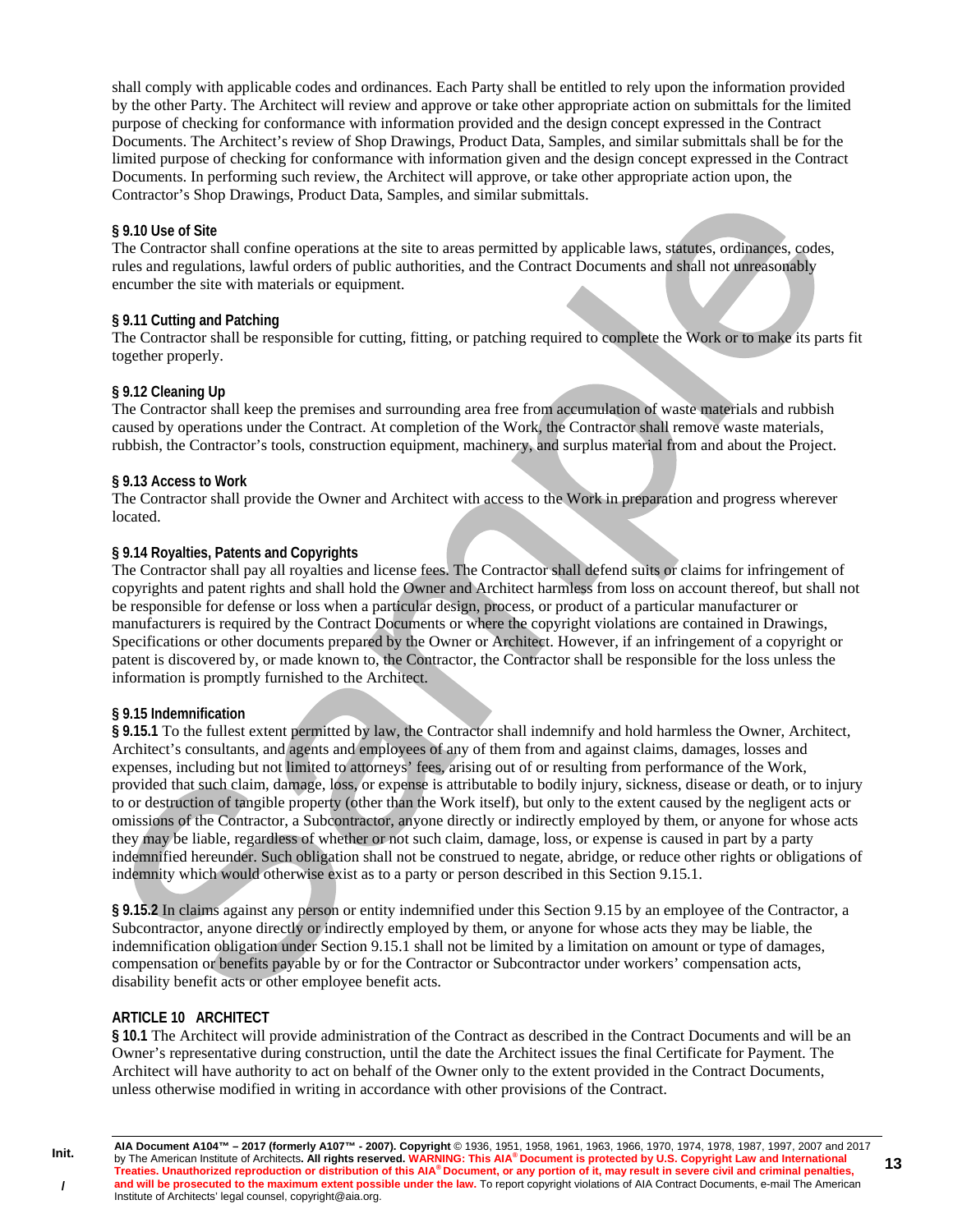**§ 10.2** Duties, responsibilities, and limitations of authority of the Architect as set forth in the Contract Documents shall not be restricted, modified, or extended without written consent of the Owner, Contractor, and Architect. Consent shall not be unreasonably withheld.

**§ 10.3** The Architect will visit the site at intervals appropriate to the stage of the construction to become generally familiar with the progress and quality of the portion of the Work completed, and to determine in general, if the Work observed is being performed in a manner indicating that the Work, when fully completed, will be in accordance with the Contract Documents. However, the Architect will not be required to make exhaustive or continuous on-site inspections to check the quality or quantity of the Work. The Architect will not have control over, charge of, or responsibility for the construction means, methods, techniques, sequences, or procedures, or for safety precautions and programs in connection with the Work, since these are solely the Contractor's rights and responsibilities under the Contract Documents.

**§ 10.4** On the basis of the site visits, the Architect will keep the Owner reasonably informed about the progress and quality of the portion of the Work completed, and promptly report to the Owner (1) known deviations from the Contract Documents, (2) known deviations from the most recent construction schedule submitted by the Contractor, and (3) defects and deficiencies observed in the Work. The Architect will not be responsible for the Contractor's failure to perform the Work in accordance with the requirements of the Contract Documents. The Architect will not have control over or charge of and will not be responsible for acts or omissions of the Contractor, Subcontractors, or their agents or employees, or any other persons or entities performing portions of the Work.

**§ 10.5** Based on the Architect's evaluations of the Work and of the Contractor's Applications for Payment, the Architect will review and certify the amounts due the Contractor and will issue Certificates for Payment in such amounts.

**§ 10.6** The Architect has authority to reject Work that does not conform to the Contract Documents and to require inspection or testing of the Work.

**§ 10.7** The Architect will review and approve or take other appropriate action upon, the Contractor's submittals such as Shop Drawings, Product Data, and Samples, but only for the limited purpose of checking for conformance with information given and the design concept expressed in the Contract Documents.

**§ 10.8** The Architect will interpret and decide matters concerning performance under, and requirements of, the Contract Documents on written request of either the Owner or Contractor. The Architect will make initial decisions on all claims, disputes, and other matters in question between the Owner and Contractor but will not be liable for results of any interpretations or decisions rendered in good faith.

**§ 10.9** The Architect's decisions on matters relating to aesthetic effect will be final if consistent with the intent expressed in the Contract Documents.

# **ARTICLE 11 SUBCONTRACTORS**

**§ 11.1** A Subcontractor is a person or entity who has a direct contract with the Contractor to perform a portion of the Work at the site.

**§ 11.2** Unless otherwise stated in the Contract Documents, the Contractor, as soon as practicable after award of the Contract, shall notify the Owner and Architect of the Subcontractors or suppliers proposed for each of the principal portions of the Work. The Contractor shall not contract with any Subcontractor or supplier to whom the Owner or Architect has made reasonable written objection within ten days after receipt of the Contractor's list of Subcontractors and suppliers. If the proposed but rejected Subcontractor was reasonably capable of performing the Work, the Contract Sum and Contract Time shall be increased or decreased by the difference, if any, occasioned by such change, and an appropriate Change Order shall be issued before commencement of the substitute Subcontractor's Work. The Contractor shall not be required to contract with anyone to whom the Contractor has made reasonable objection.

**§ 11.3** Contracts between the Contractor and Subcontractors shall (1) require each Subcontractor, to the extent of the Work to be performed by the Subcontractor, to be bound to the Contractor by the terms of the Contract Documents, and to assume toward the Contractor all the obligations and responsibilities, including the responsibility for safety of the Subcontractor's Work, which the Contractor, by the Contract Documents, assumes toward the Owner and Architect, and (2) allow the Subcontractor the benefit of all rights, remedies and redress against the Contractor that the Contractor, by these Contract Documents, has against the Owner.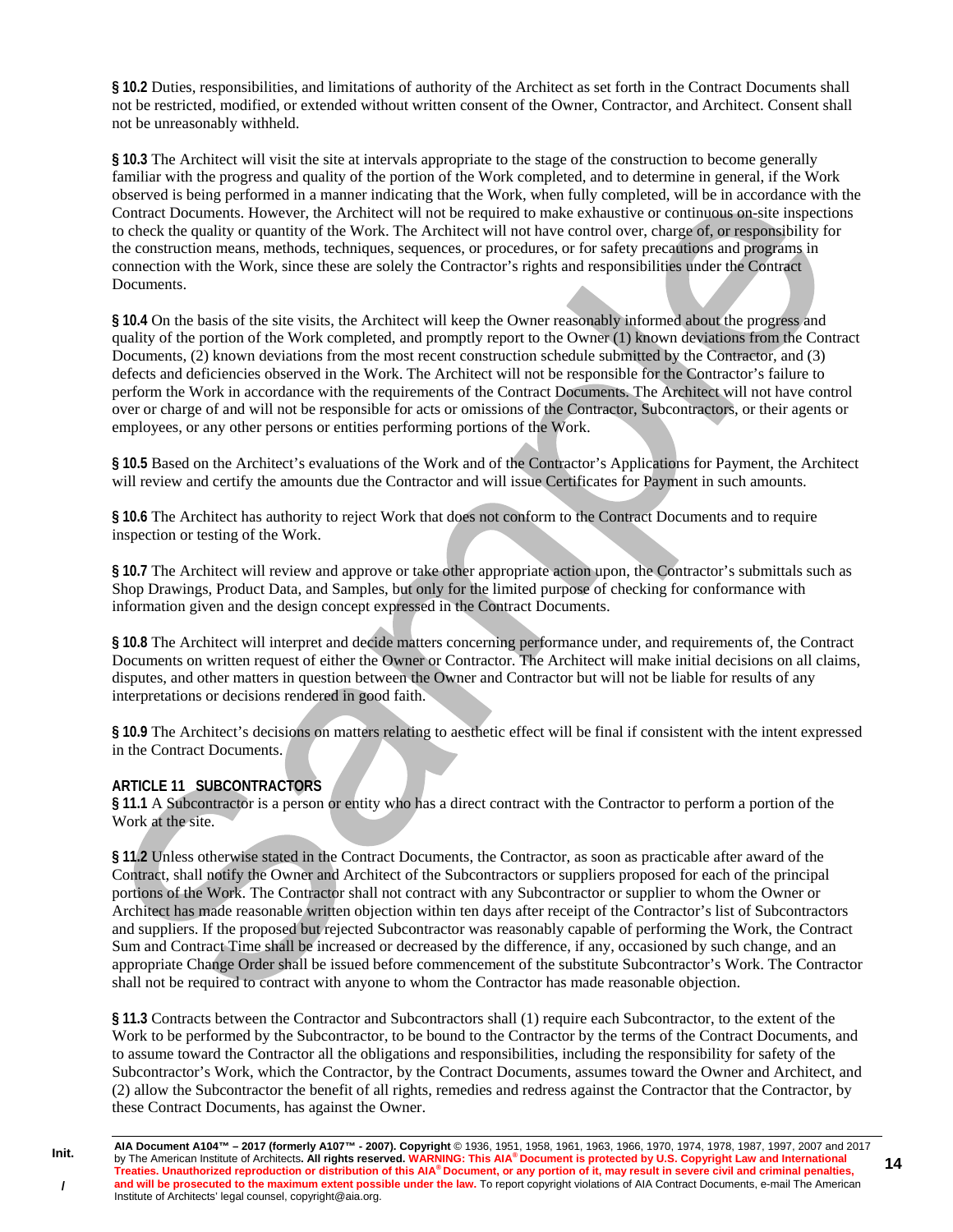# **ARTICLE 12 CONSTRUCTION BY OWNER OR BY SEPARATE CONTRACTORS**

**§ 12.1** The term "Separate Contractor(s)" shall mean other contractors retained by the Owner under separate agreements. The Owner reserves the right to perform construction or operations related to the Project with the Owner's own forces, and with Separate Contractors retained under Conditions of the Contract substantially similar to those of this Contract, including those provisions of the Conditions of the Contract related to insurance and waiver of subrogation.

**§ 12.2** The Contractor shall afford the Owner and Separate Contractors reasonable opportunity for introduction and storage of their materials and equipment and performance of their activities, and shall connect and coordinate the Contractor's activities with theirs as required by the Contract Documents.

**§ 12.3** The Owner shall be reimbursed by the Contractor for costs incurred by the Owner which are payable to a Separate Contractor because of delays, improperly timed activities, or defective construction of the Contractor. The Owner shall be responsible to the Contractor for costs incurred by the Contractor because of delays, improperly timed activities, damage to the Work, or defective construction of a Separate Contractor.

# **ARTICLE 13 CHANGES IN THE WORK**

**§ 13.1** By appropriate Modification, changes in the Work may be accomplished after execution of the Contract. The Owner, without invalidating the Contract, may order changes in the Work within the general scope of the Contract consisting of additions, deletions, or other revisions, with the Contract Sum and Contract Time being adjusted accordingly. Such changes in the Work shall be authorized by written Change Order signed by the Owner, Contractor, and Architect, or by written Construction Change Directive signed by the Owner and Architect. Upon issuance of the Change Order or Construction Change Directive, the Contractor shall proceed promptly with such changes in the Work, unless otherwise provided in the Change Order or Construction Change Directive.

**§ 13.2** Adjustments in the Contract Sum and Contract Time resulting from a change in the Work shall be determined by mutual agreement of the parties or, in the case of a Construction Change Directive signed only by the Owner and Architect, by the Contractor's cost of labor, material, equipment, and reasonable overhead and profit, unless the parties agree on another method for determining the cost or credit. Pending final determination of the total cost of a Construction Change Directive, the Contractor may request payment for Work completed pursuant to the Construction Change Directive. The Architect will make an interim determination of the amount of payment due for purposes of certifying the Contractor's monthly Application for Payment. When the Owner and Contractor agree on adjustments to the Contract Sum and Contract Time arising from a Construction Change Directive, the Architect will prepare a Change Order.

**§ 13.3** The Architect will have authority to order minor changes in the Work not involving adjustment in the Contract Sum or extension of the Contract Time and not inconsistent with the intent of the Contract Documents. Such changes shall be effected by written order and shall be binding on the Owner and Contractor. The Contractor shall carry out such written orders promptly. If the Contractor believes that the proposed minor change in the Work will affect the Contract Sum or Contract Time, the Contractor shall notify the Architect and shall not proceed to implement the change in the Work.

**§ 13.4** If concealed or unknown physical conditions are encountered at the site that differ materially from those indicated in the Contract Documents or from those conditions ordinarily found to exist, the Contract Sum and Contract Time shall be equitably adjusted as mutually agreed between the Owner and Contractor; provided that the Contractor provides notice to the Owner and Architect promptly and before conditions are disturbed.

# **ARTICLE 14 TIME**

**§ 14.1** Time limits stated in the Contract Documents are of the essence of the Contract. By executing this Agreement the Contractor confirms that the Contract Time is a reasonable period for performing the Work.

**§ 14.2** Unless otherwise provided, Contract Time is the period of time, including authorized adjustments, allotted in the Contract Documents for Substantial Completion of the Work.

**§ 14.3** The term "day" as used in the Contract Documents shall mean calendar day unless otherwise specifically defined.

**§ 14.4** The date of Substantial Completion is the date certified by the Architect in accordance with Section 15.6.3.

**§ 14.5** If the Contractor is delayed at any time in the commencement or progress of the Work by (1) changes ordered in the Work; (2) by labor disputes, fire, unusual delay in deliveries, abnormal adverse weather conditions not reasonably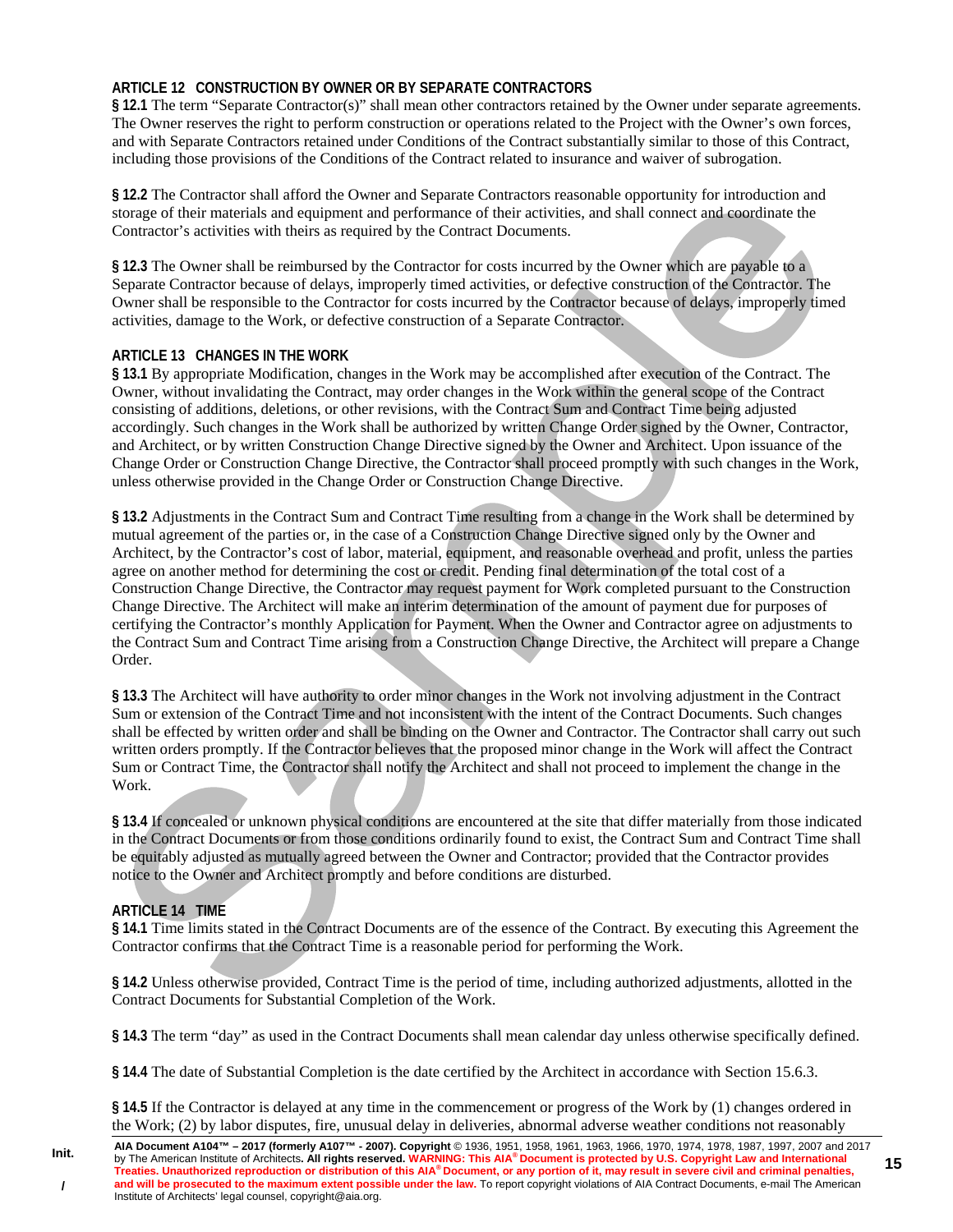anticipatable, unavoidable casualties, or any causes beyond the Contractor's control; or (3) by other causes that the Contractor asserts, and the Architect determines, justify delay, then the Contract Time shall be extended for such reasonable time as the Architect may determine, subject to the provisions of Article 21.

# **ARTICLE 15 PAYMENTS AND COMPLETION**

# **§ 15.1 Schedule of Values**

**§ 15.1.1** Where the Contract is based on a Stipulated Sum or the Cost of the Work with a Guaranteed Maximum Price pursuant to Section 3.2 or 3.4, the Contractor shall submit a schedule of values to the Architect before the first Application for Payment, allocating the entire Stipulated Sum or Guaranteed Maximum Price to the various portions of the Work. The schedule of values shall be prepared in the form, and supported by the data to substantiate its accuracy required by the Architect. This schedule of values shall be used as a basis for reviewing the Contractor's Applications for Payment.

**§ 15.1.2** The allocation of the Stipulated Sum or Guaranteed Maximum Price under this Section 15.1 shall not constitute a separate stipulated sum or guaranteed maximum price for each individual line item in the schedule of values. **§ 15.2 Control Estimate** 

**§ 15.2.1** Where the Contract Sum is the Cost of the Work, plus the Contractor's Fee without a Guaranteed Maximum Price pursuant to Section 3.3, the Contractor shall prepare and submit to the Owner a Control Estimate within 14 days of executing this Agreement. The Control Estimate shall include the estimated Cost of the Work plus the Contractor's Fee.

**§ 15.2.2** The Control Estimate shall include:

- **.1** the documents enumerated in Article 6, including all Modifications thereto;
- **.2** a list of the assumptions made by the Contractor in the preparation of the Control Estimate to supplement the information provided by the Owner and contained in the Contract Documents;
- **.3** a statement of the estimated Cost of the Work organized by trade categories or systems and the Contractor's Fee;
- **.4** a project schedule upon which the Control Estimate is based, indicating proposed Subcontractors, activity sequences and durations, milestone dates for receipt and approval of pertinent information, schedule of shop drawings and samples, procurement and delivery of materials or equipment the Owner's occupancy requirements, and the date of Substantial Completion; and
- **.5** a list of any contingency amounts included in the Control Estimate for further development of design and construction.

**§ 15.2.3** When the Control Estimate is acceptable to the Owner and Architect, the Owner shall acknowledge it in writing. The Owner's acceptance of the Control Estimate does not imply that the Control Estimate constitutes a Guaranteed Maximum Price.

**§ 15.2.4** The Contractor shall develop and implement a detailed system of cost control that will provide the Owner and Architect with timely information as to the anticipated total Cost of the Work. The cost control system shall compare the Control Estimate with the actual cost for activities in progress and estimates for uncompleted tasks and proposed changes. This information shall be reported to the Owner, in writing, no later than the Contractor's first Application for Payment and shall be revised and submitted with each Application for Payment.

**§ 15.2.5** The Owner shall authorize preparation of revisions to the Contract Documents that incorporate the agreed-upon assumptions contained in the Control Estimate. The Owner shall promptly furnish such revised Contract Documents to the Contractor. The Contractor shall notify the Owner and Architect of any inconsistencies between the Control Estimate and the revised Contract Documents.

# **§ 15.3 Applications for Payment**

**§ 15.3.1** At least ten days before the date established for each progress payment, the Contractor shall submit to the Architect an itemized Application for Payment prepared in accordance with the schedule of values, if required under Section 15.1, for completed portions of the Work. The application shall be notarized, if required; be supported by all data substantiating the Contractor's right to payment that the Owner or Architect require; shall reflect retainage if provided for in the Contract Documents; and include any revised cost control information required by Section 15.2.4. Applications for Payment shall not include requests for payment for portions of the Work for which the Contractor does not intend to pay a Subcontractor or supplier, unless such Work has been performed by others whom the Contractor intends to pay.

**/**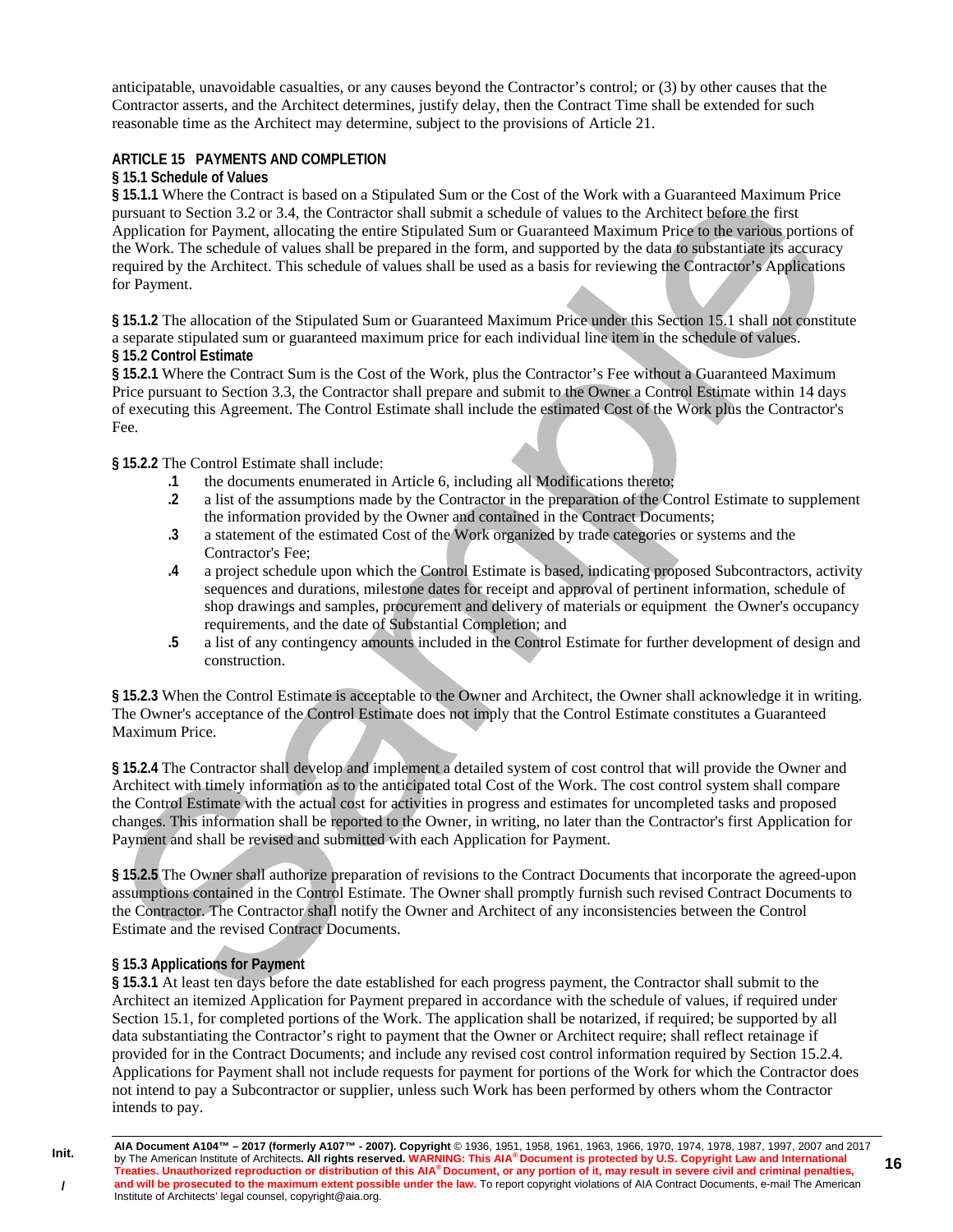**§ 15.3.2** With each Application for Payment where the Contract Sum is based upon the Cost of the Work, or the Cost of the Work with a Guaranteed Maximum Price, the Contractor shall submit payrolls, petty cash accounts, receipted invoices or invoices with check vouchers attached, and any other evidence required by the Owner to demonstrate that cash disbursements already made by the Contractor on account of the Cost of the Work equal or exceed progress payments already received by the Contractor plus payrolls for the period covered by the present Application for Payment, less that portion of the progress payments attributable to the Contractor's Fee.

**§ 15.3.3** Payments shall be made on account of materials and equipment delivered and suitably stored at the site for subsequent incorporation in the Work. If approved in advance by the Owner, payment may similarly be made for materials and equipment stored, and protected from damage, off the site at a location agreed upon in writing.

**§ 15.3.4** The Contractor warrants that title to all Work covered by an Application for Payment will pass to the Owner no later than the time of payment. The Contractor further warrants that upon submittal of an Application for Payment all Work for which Certificates for Payment have been previously issued and payments received from the Owner shall, to the best of the Contractor's knowledge, information and belief, be free and clear of liens, claims, security interests or other encumbrances adverse to the Owner's interests.

# **§ 15.4 Certificates for Payment**

**§ 15.4.1** The Architect will, within seven days after receipt of the Contractor's Application for Payment, either issue to the Owner a Certificate for Payment, with a copy to the Contractor, for such amount as the Architect determines is properly due, or notify the Contractor and Owner of the Architect's reasons for withholding certification in whole or in part as provided in Section 15.4.3.

**§ 15.4.2** The issuance of a Certificate for Payment will constitute a representation by the Architect to the Owner, based on the Architect's evaluations of the Work and the data in the Application for Payment, that, to the best of the Architect's knowledge, information, and belief, the Work has progressed to the point indicated, the quality of the Work is in accordance with the Contract Documents, and the Contractor is entitled to payment in the amount certified. The foregoing representations are subject to an evaluation of the Work for conformance with the Contract Documents upon Substantial Completion, to results of subsequent tests and inspections, to correction of minor deviations from the Contract Documents prior to completion and to specific qualifications expressed by the Architect. However, the issuance of a Certificate for Payment will not be a representation that the Architect has (1) made exhaustive or continuous on-site inspections to check the quality or quantity of the Work; (2) reviewed construction means, methods, techniques, sequences, or procedures; (3) reviewed copies of requisitions received from Subcontractors and suppliers and other data requested by the Owner to substantiate the Contractor's right to payment; or (4) made examination to ascertain how or for what purpose the Contractor has used money previously paid on account of the Contract Sum.

**§ 15.4.3** The Architect may withhold a Certificate for Payment in whole or in part, to the extent reasonably necessary to protect the Owner, if in the Architect's opinion the representations to the Owner required by Section 15.4.2 cannot be made. If the Architect is unable to certify payment in the amount of the Application, the Architect will notify the Contractor and Owner as provided in Section 15.4.1. If the Contractor and the Architect cannot agree on a revised amount, the Architect will promptly issue a Certificate for Payment for the amount for which the Architect is able to make such representations to the Owner. The Architect may also withhold a Certificate for Payment or, because of subsequently discovered evidence, may nullify the whole or a part of a Certificate for Payment previously issued, to such extent as may be necessary in the Architect's opinion to protect the Owner from loss for which the Contractor is responsible, including loss resulting from acts and omissions described in Section 9.2.2, because of

- **.1** defective Work not remedied;
- **.2** third-party claims filed or reasonable evidence indicating probable filing of such claims unless security acceptable to the Owner is provided by the Contractor;
- **.3** failure of the Contractor to make payments properly to Subcontractors or suppliers for labor, materials or equipment;
- **.4** reasonable evidence that the Work cannot be completed for the unpaid balance of the Contract Sum;
- **.5** damage to the Owner or a Separate Contractor;
- **.6** reasonable evidence that the Work will not be completed within the Contract Time and that the unpaid balance would not be adequate to cover actual or liquidated damages for the anticipated delay; or
- **.7** repeated failure to carry out the Work in accordance with the Contract Documents.

**§ 15.4.4** When either party disputes the Architect's decision regarding a Certificate for Payment under Section 15.4.3, in whole or in part, that party may submit a Claim in accordance with Article 21.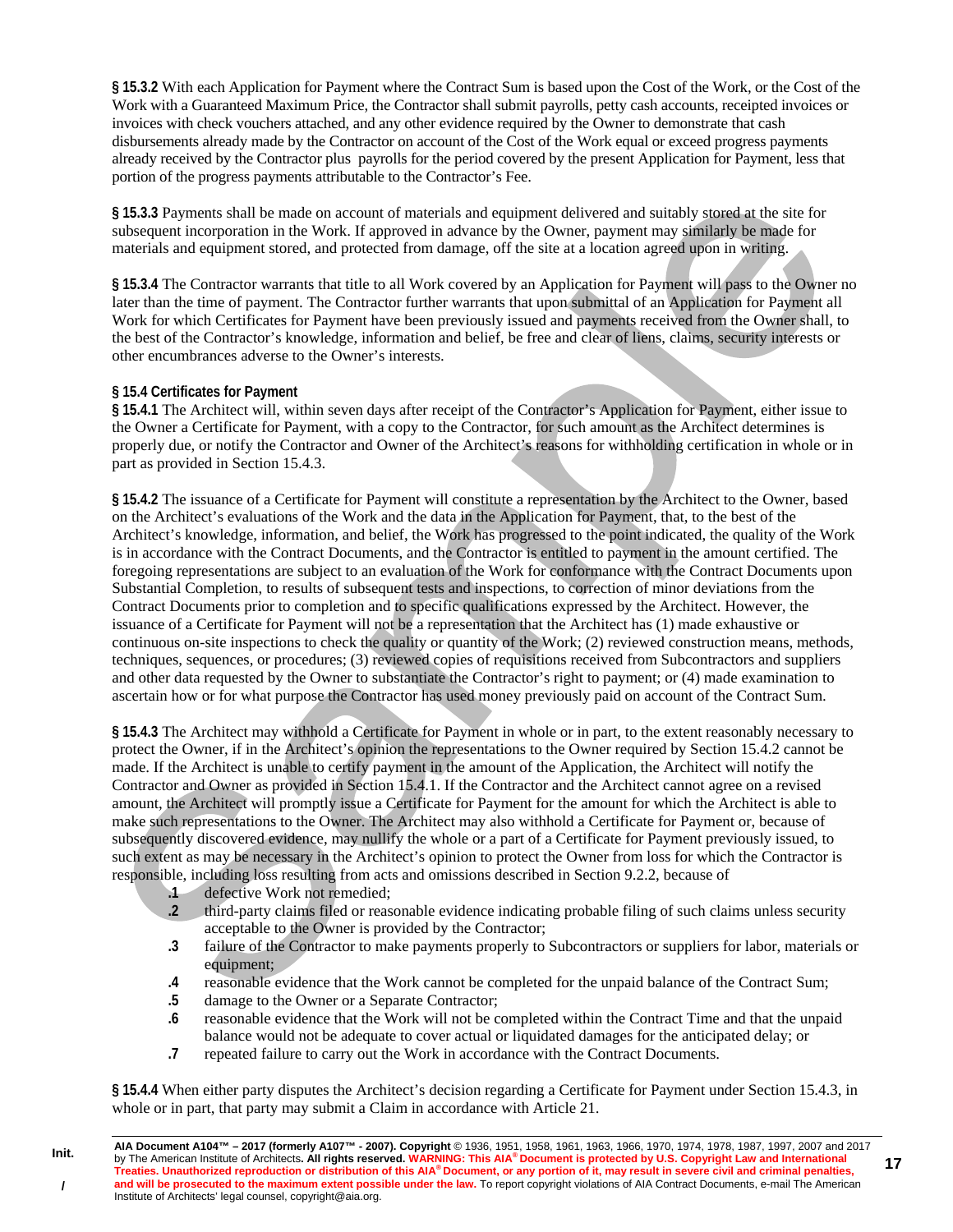# **§ 15.5 Progress Payments**

**§ 15.5.1** The Contractor shall pay each Subcontractor, no later than seven days after receipt of payment from the Owner, the amount to which the Subcontractor is entitled, reflecting percentages actually retained from payments to the Contractor on account of the Subcontractor's portion of the Work. The Contractor shall, by appropriate agreement with each Subcontractor, require each Subcontractor to make payments to sub-subcontractors in a similar manner.

**§ 15.5.2** Neither the Owner nor Architect shall have an obligation to pay or see to the payment of money to a Subcontractor or supplier except as may otherwise be required by law.

**§ 15.5.3** A Certificate for Payment, a progress payment, or partial or entire use or occupancy of the Project by the Owner shall not constitute acceptance of Work not in accordance with the Contract Documents.

**§ 15.5.4** Provided the Owner has fulfilled its payment obligations under the Contract Documents, the Contractor shall defend and indemnify the Owner from all loss, liability, damage or expense, including reasonable attorney's fees and litigation expenses, arising out of any lien claim or other claim for payment by any Subcontractor or supplier of any tier. Upon receipt of notice of a lien claim or other claim for payment, the Owner shall notify the Contractor. If approved by the applicable court, when required, the Contractor may substitute a surety bond for the property against which the lien or other claim for payment has been asserted.

# **§ 15.6 Substantial Completion**

**§ 15.6.1** Substantial Completion is the stage in the progress of the Work when the Work or designated portion thereof is sufficiently complete in accordance with the Contract Documents so that the Owner can occupy or utilize the Work for its intended use.

**§ 15.6.2** When the Contractor considers that the Work, or a portion thereof which the Owner agrees to accept separately, is substantially complete, the Contractor shall prepare and submit to the Architect a comprehensive list of items to be completed or corrected prior to final payment. Failure to include an item on such list does not alter the responsibility of the Contractor to complete all Work in accordance with the Contract Documents.

**§ 15.6.3** Upon receipt of the Contractor's list, the Architect will make an inspection to determine whether the Work or designated portion thereof is substantially complete. When the Architect determines that the Work or designated portion thereof is substantially complete, the Architect will issue a Certificate of Substantial Completion which shall establish the date of Substantial Completion; establish responsibilities of the Owner and Contractor for security, maintenance, heat, utilities, damage to the Work and insurance; and fix the time within which the Contractor shall finish all items on the list accompanying the Certificate. Warranties required by the Contract Documents shall commence on the date of Substantial Completion of the Work or designated portion thereof unless otherwise provided in the Certificate of Substantial Completion.

**§ 15.6.4** The Certificate of Substantial Completion shall be submitted to the Owner and Contractor for their written acceptance of responsibilities assigned to them in the Certificate. Upon such acceptance and consent of surety, if any, the Owner shall make payment of retainage applying to the Work or designated portion thereof. Such payment shall be adjusted for Work that is incomplete or not in accordance with the requirements of the Contract Documents.

# **§ 15.7 Final Completion and Final Payment**

**§ 15.7.1** Upon receipt of the Contractor's notice that the Work is ready for final inspection and acceptance and upon receipt of a final Application for Payment, the Architect will promptly make such inspection and, when the Architect finds the Work acceptable under the Contract Documents and the Contract fully performed, the Architect will promptly issue a final Certificate for Payment stating that to the best of the Architect's knowledge, information and belief, and on the basis of the Architect's on-site visits and inspections, the Work has been completed in accordance with the Contract Documents and that the entire balance found to be due the Contractor and noted in the final Certificate is due and payable. The Architect's final Certificate for Payment will constitute a further representation that conditions stated in Section 15.7.2 as precedent to the Contractor's being entitled to final payment have been fulfilled.

**§ 15.7.2** Final payment shall not become due until the Contractor has delivered to the Owner a complete release of all liens arising out of this Contract or receipts in full covering all labor, materials and equipment for which a lien could be filed, or a bond satisfactory to the Owner to indemnify the Owner against such lien. If such lien remains unsatisfied after payments are made, the Contractor shall refund to the Owner all money that the Owner may be compelled to pay in discharging such lien, including costs and reasonable attorneys' fees.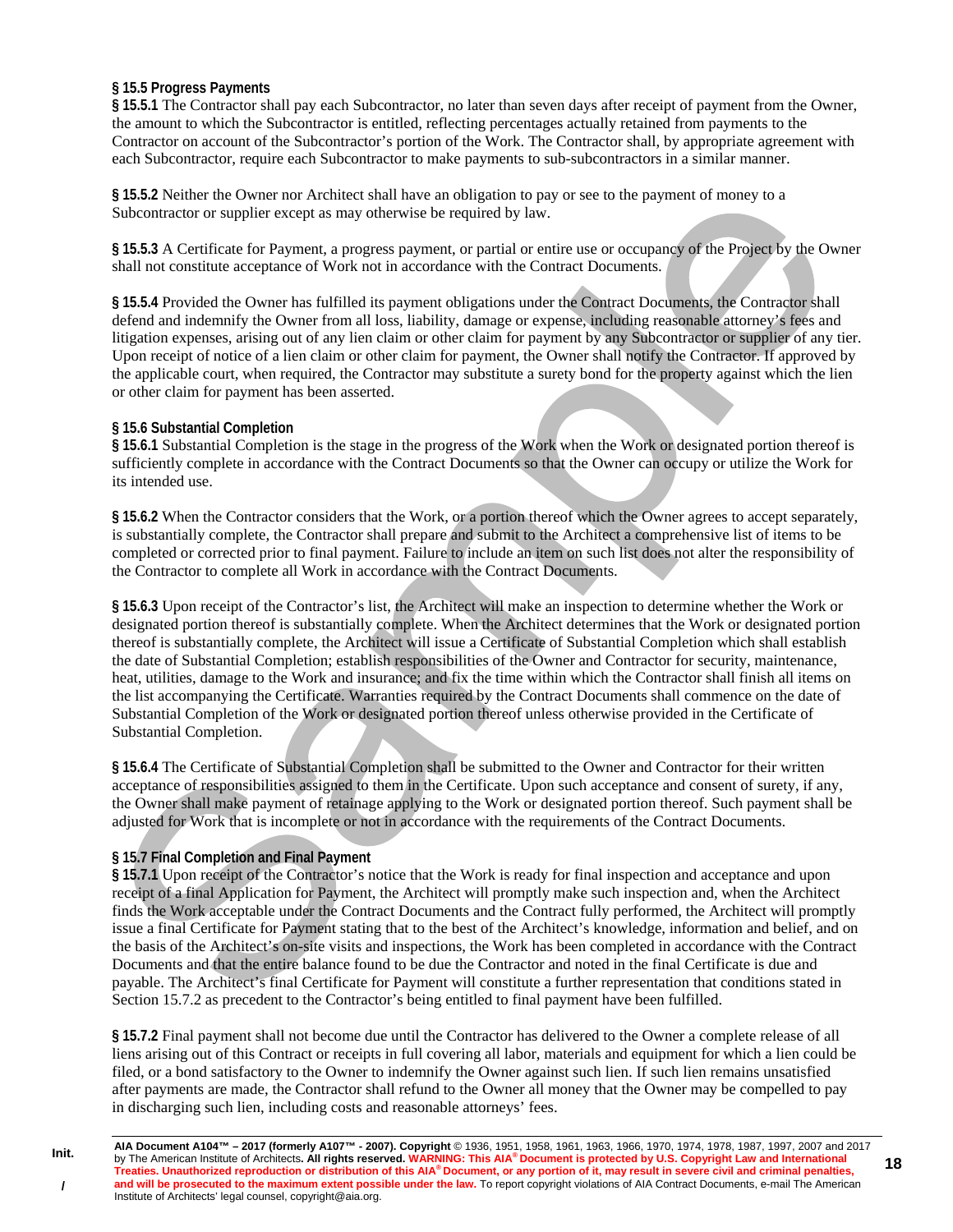**§ 15.7.3** The making of final payment shall constitute a waiver of claims by the Owner except those arising from

- **.1** liens, claims, security interests or encumbrances arising out of the Contract and unsettled;
- **.2** failure of the Work to comply with the requirements of the Contract Documents;
- **.3** terms of special warranties required by the Contract Documents; or
- **.4** audits performed by the Owner, if permitted by the Contract Documents, after final payment.

**§ 15.7.4** Acceptance of final payment by the Contractor, a Subcontractor or supplier shall constitute a waiver of claims by that payee except those previously made in writing and identified by that payee as unsettled at the time of the final Application for Payment.

# **ARTICLE 16 PROTECTION OF PERSONS AND PROPERTY**

#### **§ 16.1 Safety Precautions and Programs**

The Contractor shall be responsible for initiating, maintaining, and supervising all safety precautions and programs in connection with the performance of the Contract. The Contractor shall take reasonable precautions for safety of, and shall provide reasonable protection to prevent damage, injury, or loss to

- **.1** employees on the Work and other persons who may be affected thereby;
- **.2** the Work and materials and equipment to be incorporated therein, whether in storage on or off the site, under care, custody, or control of the Contractor, a Subcontractor, or a Sub-subcontractor; and
- **.3** other property at the site or adjacent thereto, such as trees, shrubs, lawns, walks, pavements, roadways, structures and utilities not designated for removal, relocation, or replacement in the course of construction.

The Contractor shall comply with, and give notices required by, applicable laws, statutes, ordinances, codes, rules and regulations, and lawful orders of public authorities bearing on safety of persons and property and their protection from damage, injury, or loss. The Contractor shall promptly remedy damage and loss to property caused in whole or in part by the Contractor, a Subcontractor, a sub-subcontractor, or anyone directly or indirectly employed by any of them, or by anyone for whose acts they may be liable and for which the Contractor is responsible under Sections 16.1.2 and 16.1.3. The Contractor may make a claim for the cost to remedy the damage or loss to the extent such damage or loss is attributable to acts or omissions of the Owner or Architect or by anyone for whose acts either of them may be liable, and not attributable to the fault or negligence of the Contractor. The foregoing obligations of the Contractor are in addition to the Contractor's obligations under Section 9.15.

# **§ 16.2 Hazardous Materials and Substances**

**§ 16.2.1** The Contractor is responsible for compliance with the requirements of the Contract Documents regarding hazardous materials or substances. If the Contractor encounters a hazardous material or substance not addressed in the Contract Documents, and if reasonable precautions will be inadequate to prevent foreseeable bodily injury or death to persons resulting from a material or substance, including but not limited to asbestos or polychlorinated biphenyl (PCB), encountered on the site by the Contractor, the Contractor shall, upon recognizing the condition, immediately stop Work in the affected area and notify the Owner and Architect of the condition. When the material or substance has been rendered harmless, Work in the affected area shall resume upon written agreement of the Owner and Contractor. By Change Order, the Contract Time shall be extended appropriately and the Contract Sum shall be increased in the amount of the Contractor's reasonable additional costs of shutdown, delay, and start-up.

**§ 16.2.2** To the fullest extent permitted by law, the Owner shall indemnify and hold harmless the Contractor, Subcontractors, Architect, Architect's consultants, and agents and employees of any of them from and against claims, damages, losses, and expenses, including but not limited to attorneys' fees, arising out of or resulting from performance of the Work in the affected area, if in fact, the material or substance presents the risk of bodily injury or death as described in Section 16.2.1 and has not been rendered harmless, provided that such claim, damage, loss, or expense is attributable to bodily injury, sickness, disease or death, or to injury to or destruction of tangible property (other than the Work itself), except to the extent that such damage, loss, or expense is due to the fault or negligence of the party seeking indemnity.

**§ 16.2.3** If, without negligence on the part of the Contractor, the Contractor is held liable by a government agency for the cost of remediation of a hazardous material or substance solely by reason of performing Work as required by the Contract Documents, the Owner shall indemnify the Contractor for all cost and expense thereby incurred.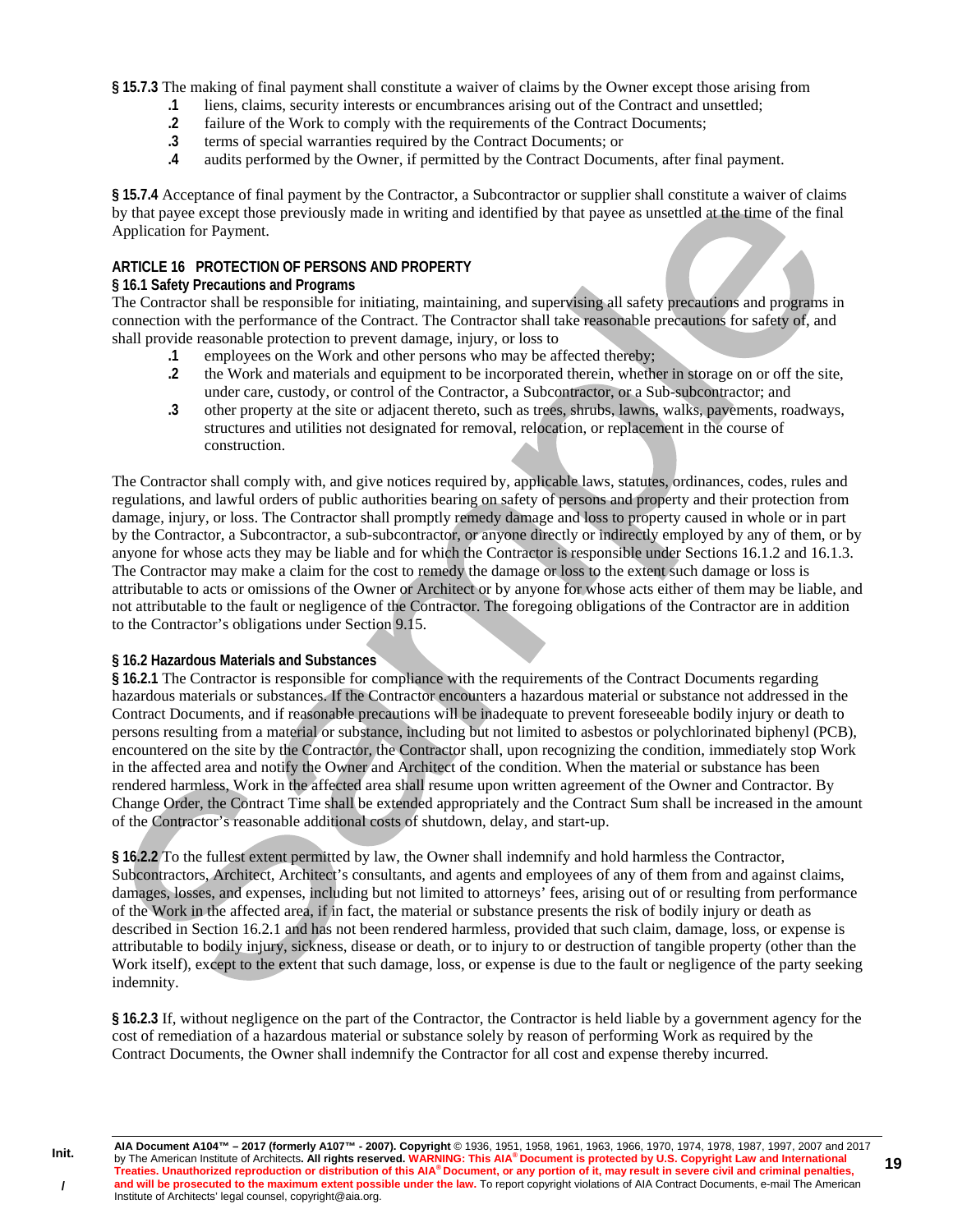# **ARTICLE 17 INSURANCE AND BONDS**

# **§ 17.1 Contractor's Insurance**

**§ 17.1.1** The Contractor shall purchase and maintain insurance of the types and limits of liability, containing the endorsements, and subject to the terms and conditions, as described in this Section 17.1 or elsewhere in the Contract Documents. The Contractor shall purchase and maintain the insurance required by this Agreement from an insurance company or insurance companies lawfully authorized to issue insurance in the jurisdiction where the Project is located. The Contractor shall maintain the required insurance until the expiration of the period for correction of Work as set forth in Section 18.4, unless a different duration is stated below:

**§ 17.1.2** Commercial General Liability insurance for the Project written on an occurrence form with policy limits of not less than  $(\text{S})$  each occurrence,  $(\text{S})$  general aggregate, and  $(\text{S})$  aggregate for products-completed operations hazard, providing coverage for claims including

- **.1** damages because of bodily injury, sickness or disease, including occupational sickness or disease, and death of any person;
- **.2** personal and advertising injury;
- **.3** damages because of physical damage to or destruction of tangible property, including the loss of use of such property;
- **.4** bodily injury or property damage arising out of completed operations; and
- **.5** the Contractor's indemnity obligations under Section 9.15.

**§ 17.1.3** Automobile Liability covering vehicles owned by the Contractor and non-owned vehicles used by the Contractor, with policy limits of not less than  $(\$\_\_)$  per accident, for bodily injury, death of any person, and property damage arising out of the ownership, maintenance, and use of those motor vehicles along with any other statutorily required automobile coverage.

**§ 17.1.4** The Contractor may achieve the required limits and coverage for Commercial General Liability and Automobile Liability through a combination of primary and excess or umbrella liability insurance, provided such primary and excess or umbrella insurance policies result in the same or greater coverage as those required under Section 17.1.2 and 17.1.3, and in no event shall any excess or umbrella liability insurance provide narrower coverage than the primary policy. The excess policy shall not require the exhaustion of the underlying limits only through the actual payment by the underlying insurers.

# **§ 17.1.5** Workers' Compensation at statutory limits.

**§ 17.1.6** Employers' Liability with policy limits not less than (\$ ) each accident (\$ ) each employee, and  $(\$\)$  policy limit.

**§ 17.1.7** If the Contractor is required to furnish professional services as part of the Work, the Contractor shall procure Professional Liability insurance covering performance of the professional services, with policy limits of not less than  $(\text{$}^{\circ})$  per claim and  $(\text{$}^{\circ})$  in the aggregate.

**§ 17.1.8** If the Work involves the transport, dissemination, use, or release of pollutants, the Contractor shall procure Pollution Liability insurance, with policy limits of not less than (\$ ) per claim and (\$ ) in the aggregate.

**§ 17.1.9** Coverage under Sections 17.1.7 and 17.1.8 may be procured through a Combined Professional Liability and Pollution Liability insurance policy, with combined policy limits of not less than (\$) per claim and (\$ ) in the aggregate.

**§ 17.1.10** The Contractor shall provide certificates of insurance acceptable to the Owner evidencing compliance with the requirements in this Section 17.1 at the following times: (1) prior to commencement of the Work; (2) upon renewal or replacement of each required policy of insurance; and (3) upon the Owner's written request. An additional certificate evidencing continuation of liability coverage, including coverage for completed operations, shall be submitted with the final Application for Payment and thereafter upon renewal or replacement of such coverage until the expiration of the period required by Section 17.1.1. The certificates will show the Owner as an additional insured on the Contractor's Commercial General Liability and excess or umbrella liability policy.

**/**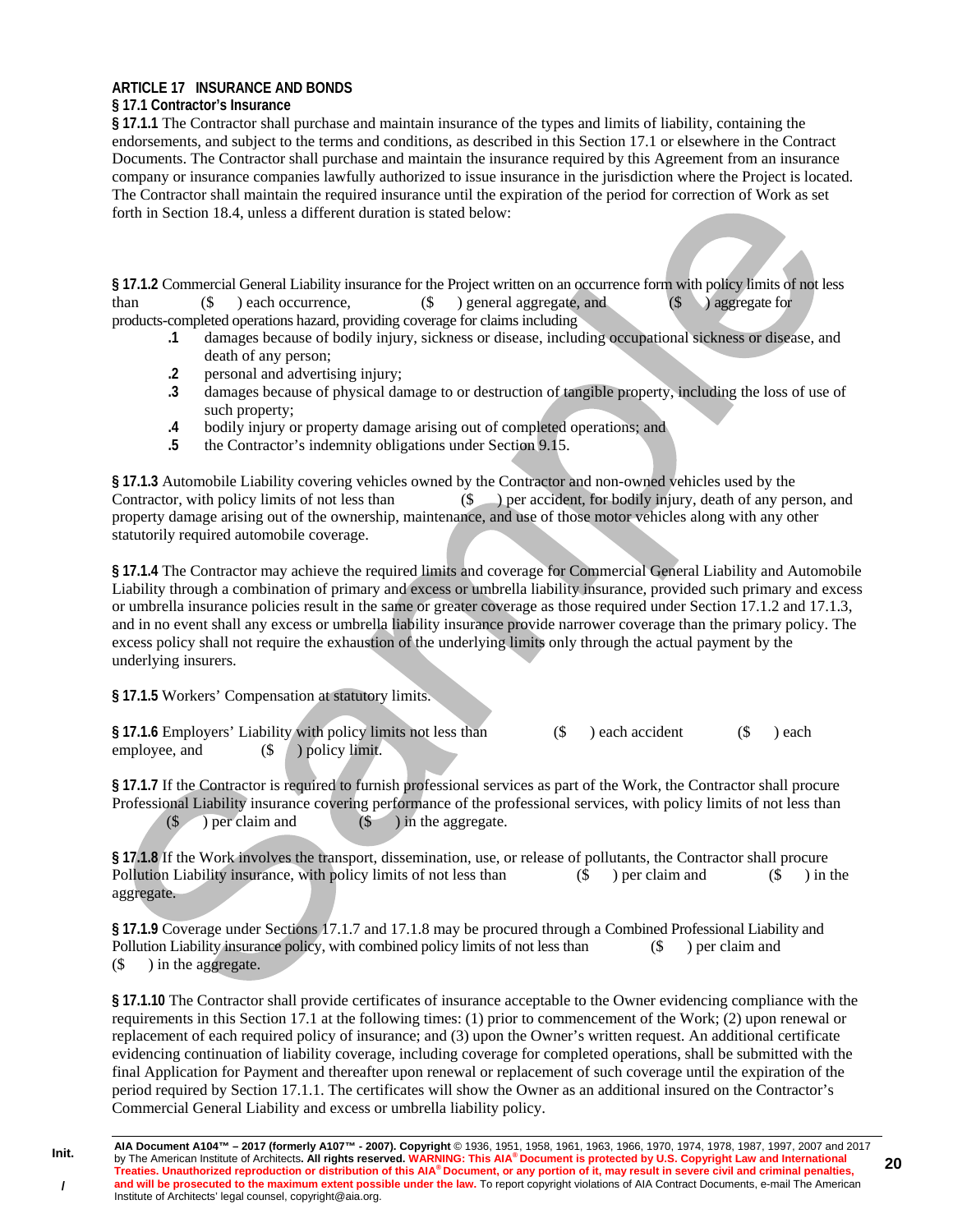**§ 17.1.11** The Contractor shall disclose to the Owner any deductible or self- insured retentions applicable to any insurance required to be provided by the Contractor.

**§ 17.1.12** To the fullest extent permitted by law, the Contractor shall cause the commercial liability coverage required by this Section 17.1 to include (1) the Owner, the Architect, and the Architect's Consultants as additional insureds for claims caused in whole or in part by the Contractor's negligent acts or omissions during the Contractor's operations; and (2) the Owner as an additional insured for claims caused in whole or in part by the Contractor's negligent acts or omissions for which loss occurs during completed operations. The additional insured coverage shall be primary and non-contributory to any of the Owner's general liability insurance policies and shall apply to both ongoing and completed operations. To the extent commercially available, the additional insured coverage shall be no less than that provided by Insurance Services Office, Inc. (ISO) forms CG 20 10 07 04, CG 20 37 07 04, and, with respect to the Architect and the Architect's Consultants, CG 20 32 07 04.

**§ 17.1.13** Within three (3) business days of the date the Contractor becomes aware of an impending or actual cancellation or expiration of any insurance required by this Section 17.1, the Contractor shall provide notice to the Owner of such impending or actual cancellation or expiration. Upon receipt of notice from the Contractor, the Owner shall, unless the lapse in coverage arises from an act or omission of the Owner, have the right to stop the Work until the lapse in coverage has been cured by the procurement of replacement coverage by the Contractor. The furnishing of notice by the Contractor shall not relieve the Contractor of any contractual obligation to provide any required coverage.

# **§ 17.1.14 Other Insurance Provided by the Contractor**

*(List below any other insurance coverage to be provided by the Contractor and any applicable limits.)* 

**Coverage Limits** 

# **§ 17.2 Owner's Insurance**

**§ 17.2.1 Owner's Liability Insurance** 

The Owner shall be responsible for purchasing and maintaining the Owner's usual liability insurance.

# **§ 17.2.2 Property Insurance**

**§ 17.2.2.1** The Owner shall purchase and maintain, from an insurance company or insurance companies lawfully authorized to issue insurance in the jurisdiction where the Project is located, property insurance written on a builder's risk "all-risks" completed value or equivalent policy form and sufficient to cover the total value of the entire Project on a replacement cost basis. The Owner's property insurance coverage shall be no less than the amount of the initial Contract Sum, plus the value of subsequent Modifications and labor performed or materials or equipment supplied by others. The property insurance shall be maintained until Substantial Completion and thereafter as provided in Section 17.2.2.2, unless otherwise provided in the Contract Documents or otherwise agreed in writing by the parties to this Agreement. This insurance shall include the interests of the Owner, Contractor, Subcontractors, and Sub-subcontractors in the Project as insureds. This insurance shall include the interests of mortgagees as loss payees.

**§ 17.2.2.2** Unless the parties agree otherwise, upon Substantial Completion, the Owner shall continue the insurance required by Section 17.2.2.1 or, if necessary, replace the insurance policy required under Section 17.2.2.1 with property insurance written for the total value of the Project that shall remain in effect until expiration of the period for correction of the Work set forth in Section 18.4.

**§ 17.2.2.3** If the insurance required by this Section 17.2.2 is subject to deductibles or self-insured retentions, the Owner shall be responsible for all loss not covered because of such deductibles or retentions.

**§ 17.2.2.4** If the Work involves remodeling an existing structure or constructing an addition to an existing structure, the Owner shall purchase and maintain, until the expiration of the period for correction of Work as set forth in Section 18.4, "all-risks" property insurance, on a replacement cost basis, protecting the existing structure against direct physical loss or damage, notwithstanding the undertaking of the Work. The Owner shall be responsible for all co-insurance penalties.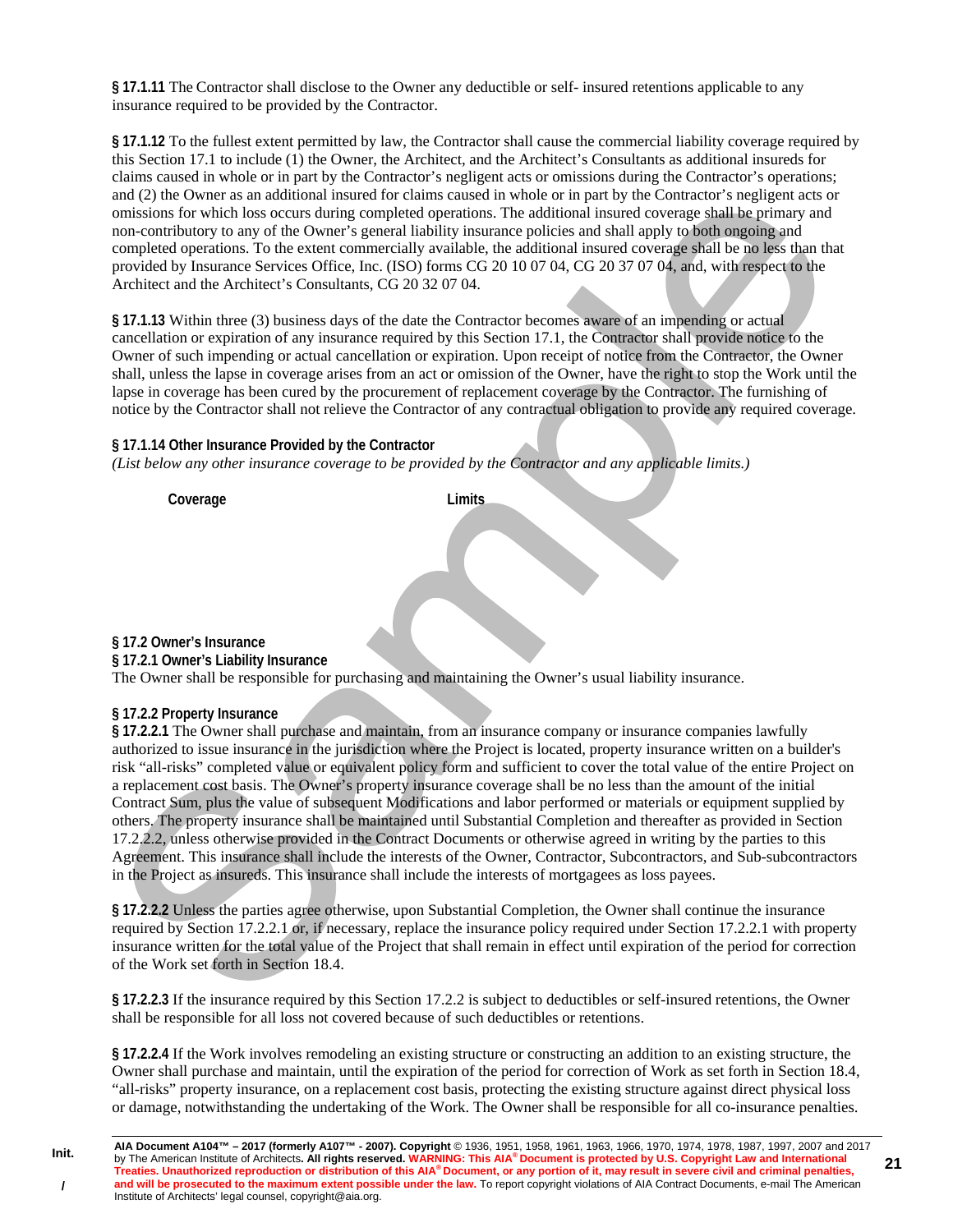**§ 17.2.2.5** Prior to commencement of the Work, the Owner shall secure the insurance, and provide evidence of the coverage, required under this Section 17.2.2 and, upon the Contractor's request, provide a copy of the property insurance policy or policies required by this Section 17.2.2. The copy of the policy or policies provided shall contain all applicable conditions, definitions, exclusions, and endorsements.

**§ 17.2.2.6** Within three (3) business days of the date the Owner becomes aware of an impending or actual cancellation or expiration of any insurance required by this Section 17.2.2, the Owner shall provide notice to the Contractor of such impending or actual cancellation or expiration. Unless the lapse in coverage arises from an act or omission of the Contractor: (1) the Contractor, upon receipt of notice from the Owner, shall have the right to stop the Work until the lapse in coverage has been cured by the procurement of replacement coverage by either the Owner or the Contractor; (2) the Contract Time and Contract Sum shall be equitably adjusted; and (3) the Owner waives all rights against the Contractor, Subcontractors, and Sub-subcontractors to the extent any loss to the Owner would have been covered by the insurance had it not expired or been cancelled. If the Contractor purchases replacement coverage, the cost of the insurance shall be charged to the Owner by an appropriate Change Order. The furnishing of notice by the Owner shall not relieve the Owner of any contractual obligation to provide required insurance.

# **§ 17.2.2.7 Waiver of Subrogation**

**§ 17.2.2.7.1** The Owner and Contractor waive all rights against (1) each other and any of their subcontractors, subsubcontractors, agents, and employees, each of the other; (2) the Architect and Architect's consultants; and (3) Separate Contractors, if any, and any of their subcontractors, sub-subcontractors, agents, and employees, for damages caused by fire, or other causes of loss, to the extent those losses are covered by property insurance required by this Agreement or other property insurance applicable to the Project, except such rights as they have to proceeds of such insurance. The Owner or Contractor, as appropriate, shall require similar written waivers in favor of the individuals and entities identified above from the Architect, Architect's consultants, Separate Contractors, subcontractors, and subsubcontractors. The policies of insurance purchased and maintained by each person or entity agreeing to waive claims pursuant to this Section 17.2.2.7 shall not prohibit this waiver of subrogation. This waiver of subrogation shall be effective as to a person or entity (1) even though that person or entity would otherwise have a duty of indemnification, contractual or otherwise, (2) even though that person or entity did not pay the insurance premium directly or indirectly, or (3) whether or not the person or entity had an insurable interest in the damaged property.

**§ 17.2.2.7.2** If during the Project construction period the Owner insures properties, real or personal or both, at or adjacent to the site by property insurance under policies separate from those insuring the Project, or if after final payment property insurance is to be provided on the completed Project through a policy or policies other than those insuring the Project during the construction period, to the extent permissible by such policies, the Owner waives all rights in accordance with the terms of Section 17.2.2.7.1 for damages caused by fire or other causes of loss covered by this separate property insurance.

**§ 17.2.2.8** A loss insured under the Owner's property insurance shall be adjusted by the Owner as fiduciary and made payable to the Owner as fiduciary for the insureds, as their interests may appear, subject to requirements of any applicable mortgagee clause. The Owner shall pay the Architect and Contractor their just shares of insurance proceeds received by the Owner, and by appropriate agreements, written where legally required for validity, the Architect and Contractor shall make payments to their consultants and Subcontractors in similar manner.

|  |  | § 17.2.3 Other Insurance Provided by the Owner |  |                                                                                                  |  |
|--|--|------------------------------------------------|--|--------------------------------------------------------------------------------------------------|--|
|  |  |                                                |  | (List below any other insurance coverage to be provided by the Owner and any applicable limits.) |  |
|  |  |                                                |  |                                                                                                  |  |

**Coverage Limits**

# **§ 17.3 Performance Bond and Payment Bond**

**§ 17.3.1** The Owner shall have the right to require the Contractor to furnish bonds covering faithful performance of the Contract and payment of obligations arising thereunder as stipulated in the Contract Documents on the date of execution of the Contract.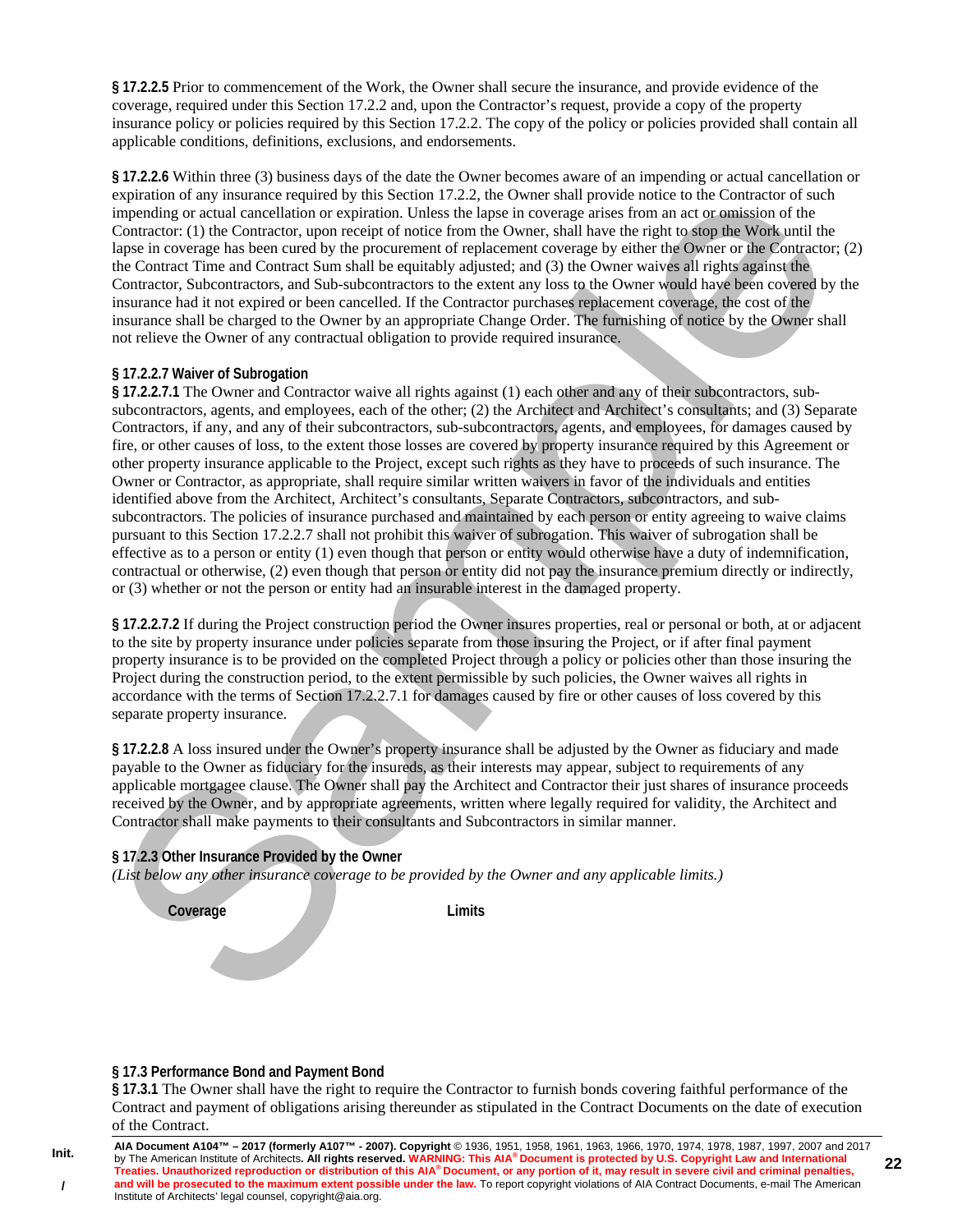**§ 17.3.2** Upon the request of any person or entity appearing to be a potential beneficiary of bonds covering payment of obligations arising under the Contract, the Contractor shall promptly furnish a copy of the bonds or shall authorize a copy to be furnished.

# **ARTICLE 18 CORRECTION OF WORK**

**§ 18.1** The Contractor shall promptly correct Work rejected by the Architect or failing to conform to the requirements of the Contract Documents, whether discovered before or after Substantial Completion and whether or not fabricated, installed, or completed. Costs of correcting such rejected Work, including additional testing and inspections, the cost of uncovering and replacement, and compensation for the Architect's services and expenses made necessary thereby, shall be at the Contractor's expense, unless compensable under Section A.1.7.3 in Exhibit A, Determination of the Cost of the Work.

**§ 18.2** In addition to the Contractor's obligations under Section 9.4, if, within one year after the date of Substantial Completion of the Work or designated portion thereof or after the date for commencement of warranties established under Section 15.6.3, or by terms of an applicable special warranty required by the Contract Documents, any of the Work is found to be not in accordance with the requirements of the Contract Documents, the Contractor shall correct it promptly after receipt of notice from the Owner to do so unless the Owner has previously given the Contractor a written acceptance of such condition. The Owner shall give such notice promptly after discovery of the condition. During the one-year period for correction of Work, if the Owner fails to notify the Contractor and give the Contractor an opportunity to make the correction, the Owner waives the rights to require correction by the Contractor and to make a claim for breach of warranty.

**§ 18.3** If the Contractor fails to correct nonconforming Work within a reasonable time, the Owner may correct it in accordance with Section 8.3.

**§ 18.4** The one-year period for correction of Work shall be extended with respect to portions of Work first performed after Substantial Completion by the period of time between Substantial Completion and the actual completion of that portion of the Work.

**§ 18.5** The one-year period for correction of Work shall not be extended by corrective Work performed by the Contractor pursuant to this Article 18.

# **ARTICLE 19 MISCELLANEOUS PROVISIONS**

#### **§ 19.1 Assignment of Contract**

Neither party to the Contract shall assign the Contract without written consent of the other, except that the Owner may, without consent of the Contractor, assign the Contract to a lender providing construction financing for the Project if the lender assumes the Owner's rights and obligations under the Contract Documents. The Contractor shall execute all consents reasonably required to facilitate such assignment.

# **§ 19.2 Governing Law**

The Contract shall be governed by the law of the place where the Project is located, excluding that jurisdiction's choice of law rules. If the parties have selected arbitration as the method of binding dispute resolution, the Federal Arbitration Act shall govern Section 21.6.

# **§ 19.3 Tests and Inspections**

Tests, inspections, and approvals of portions of the Work required by the Contract Documents or by applicable laws, statutes, ordinances, codes, rules and regulations, or lawful orders of public authorities shall be made at an appropriate time. Unless otherwise provided, the Contractor shall make arrangements for such tests, inspections, and approvals with an independent testing laboratory or entity acceptable to the Owner, or with the appropriate public authority, and shall bear all related costs of tests, inspections, and approvals. The Contractor shall give the Architect timely notice of when and where tests and inspections are to be made so that the Architect may be present for such procedures. The Owner shall bear costs of tests, inspections, or approvals that do not become requirements until after bids are received or negotiations concluded. The Owner shall directly arrange and pay for tests, inspections, or approvals where building codes or applicable laws or regulations so require.

#### **§ 19.4** The Owner's representative:

*(Name, address, email address and other information)*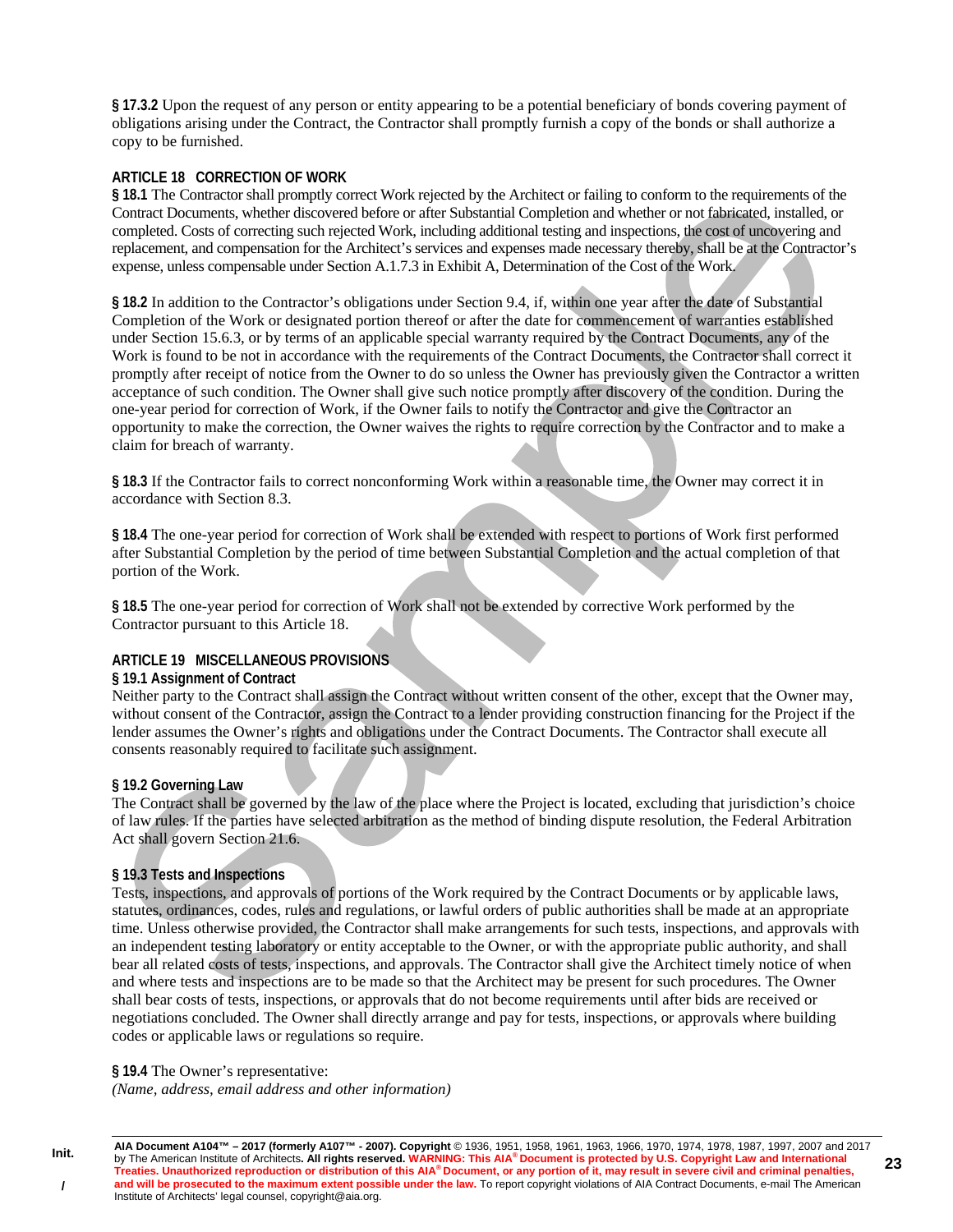**§ 19.5** The Contractor's representative: *(Name, address, email address and other information)* 

**§ 19.6** Neither the Owner's nor the Contractor's representative shall be changed without ten days' prior notice to the other party.

# **ARTICLE 20 TERMINATION OF THE CONTRACT**

#### **§ 20.1 Termination by the Contractor**

If the Architect fails to certify payment as provided in Section 15.4.1 for a period of 30 days through no fault of the Contractor, or if the Owner fails to make payment as provided in Section 4.1.3 for a period of 30 days, the Contractor may, upon seven additional days' notice to the Owner and the Architect, terminate the Contract and recover from the Owner payment for Work executed, including reasonable overhead and profit, costs incurred by reason of such termination, and damages.

# **§ 20.2 Termination by the Owner for Cause**

- § 20.2.1 The Owner may terminate the Contract if the Contractor
	- **.1** repeatedly refuses or fails to supply enough properly skilled workers or proper materials;
	- **.2** fails to make payment to Subcontractors for materials or labor in accordance with the respective agreements between the Contractor and the Subcontractors;
	- **.3** repeatedly disregards applicable laws, statutes, ordinances, codes, rules and regulations, or lawful orders of a public authority; or
	- **.4** otherwise is guilty of substantial breach of a provision of the Contract Documents.

**§ 20.2.2** When any of the reasons described in Section 20.2.1 exists, the Owner, upon certification by the Architect that sufficient cause exists to justify such action, may, without prejudice to any other remedy the Owner may have and after giving the Contractor seven days' notice, terminate the Contract and take possession of the site and of all materials, equipment, tools, and construction equipment and machinery thereon owned by the Contractor and may finish the Work by whatever reasonable method the Owner may deem expedient. Upon request of the Contractor, the Owner shall furnish to the Contractor a detailed accounting of the costs incurred by the Owner in finishing the Work.

**§ 20.2.3** When the Owner terminates the Contract for one of the reasons stated in Section 20.2.1, the Contractor shall not be entitled to receive further payment until the Work is finished.

**§ 20.2.4** If the unpaid balance of the Contract Sum exceeds costs of finishing the Work, including compensation for the Architect's services and expenses made necessary thereby, and other damages incurred by the Owner and not expressly waived, such excess shall be paid to the Contractor. If such costs and damages exceed the unpaid balance, the Contractor shall pay the difference to the Owner. The amount to be paid to the Contractor or Owner, as the case may be, shall be certified by the Architect, upon application, and this obligation for payment shall survive termination of the Contract.

**/**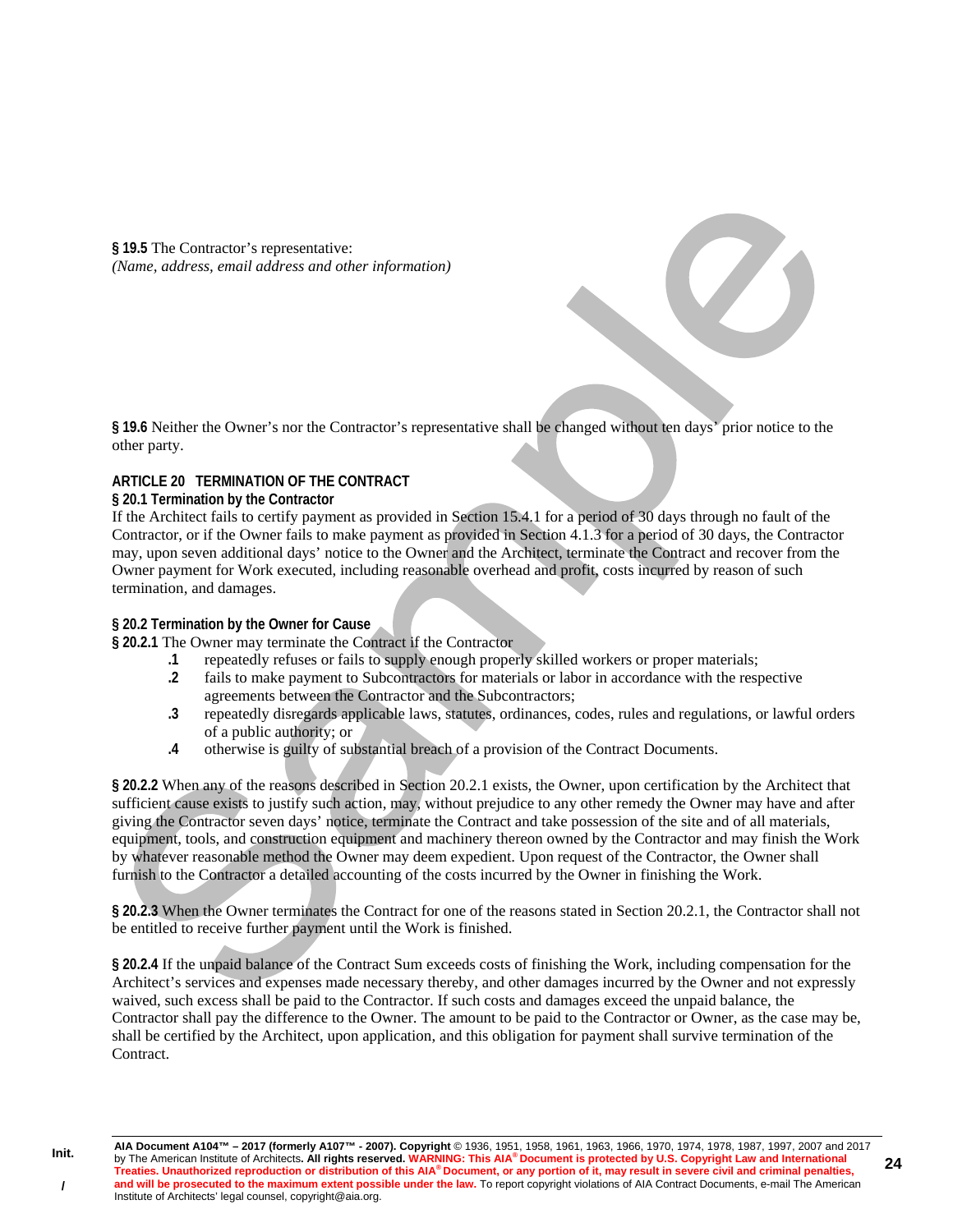#### **§ 20.3 Termination by the Owner for Convenience**

The Owner may, at any time, terminate the Contract for the Owner's convenience and without cause. The Owner shall pay the Contractor for Work executed; and costs incurred by reason of such termination, including costs attributable to termination of Subcontracts; and a termination fee, if any, as follows:

*(Insert the amount of or method for determining the fee payable to the Contractor by the Owner following a termination for the Owner's convenience, if any.)* 

# **ARTICLE 21 CLAIMS AND DISPUTES**

**§ 21.1** Claims, disputes, and other matters in question arising out of or relating to this Contract, including those alleging an error or omission by the Architect but excluding those arising under Section 16.2, shall be referred initially to the Architect for decision. Such matters, except those waived as provided for in Section 21.11 and Sections 15.7.3 and 15.7.4, shall, after initial decision by the Architect or 30 days after submission of the matter to the Architect, be subject to mediation as a condition precedent to binding dispute resolution.

# **§ 21.2 Notice of Claims**

**§ 21.2.1** Claims by either the Owner or Contractor, where the condition giving rise to the Claim is first discovered prior to expiration of the period for correction of the Work set forth in Section 18.2, shall be initiated by notice to the Architect within 21 days after occurrence of the event giving rise to such Claim or within 21 days after the claimant first recognizes the condition giving rise to the Claim, whichever is later.

**§ 21.2.2** Claims by either the Owner or Contractor, where the condition giving rise to the Claim is first discovered after expiration of the period for correction of the Work set forth in Section 18.2, shall be initiated by notice to the other party.

#### **§ 21.3 Time Limits on Claims**

The Owner and Contractor shall commence all claims and causes of action against the other and arising out of or related to the Contract in accordance with the requirements of the final dispute resolution method selected in this Agreement, whether in contract, tort, breach of warranty, or otherwise, within the period specified by applicable law, but in any case not more than 10 years after the date of Substantial Completion of the Work. The Owner and Contractor waive all claims and causes of action not commenced in accordance with this Section 21.3.

**§ 21.4** If a claim, dispute or other matter in question relates to or is the subject of a mechanic's lien, the party asserting such matter may proceed in accordance with applicable law to comply with the lien notice or filing deadlines.

**§ 21.5** The parties shall endeavor to resolve their disputes by mediation which, unless the parties mutually agree otherwise, shall be administered by the American Arbitration Association in accordance with their Construction Industry Mediation Procedures in effect on the date of this Agreement. A request for mediation shall be made in writing, delivered to the other party to this Agreement, and filed with the person or entity administering the mediation. The request may be made concurrently with the binding dispute resolution but, in such event, mediation shall proceed in advance of binding dispute resolution proceedings, which shall be stayed pending mediation for a period of 60 days from the date of filing, unless stayed for a longer period by agreement of the parties or court order. If an arbitration is stayed pursuant to this Section, the parties may nonetheless proceed to the selection of the arbitrator(s) and agree upon a schedule for later proceedings.

**§ 21.6** If the parties have selected arbitration as the method for binding dispute resolution in this Agreement, any claim, subject to, but not resolved by, mediation shall be subject to arbitration which, unless the parties mutually agree otherwise, shall be administered by the American Arbitration Association, in accordance with the Construction Industry Arbitration Rules in effect on the date of this Agreement. Demand for arbitration shall be made in writing, delivered to the other party to the Contract, and filed with the person or entity administering the arbitration. The award rendered by the arbitrator or arbitrators shall be final, and judgment may be entered upon it in accordance with applicable law in any court having jurisdiction thereof.

**§ 21.7** Subject to the rules of the American Arbitration Association or other applicable arbitration rules, either party, at its sole discretion, may consolidate an arbitration conducted under this Agreement with any other arbitration to which it is a party provided that (1) the arbitration agreement governing the other arbitration permits consolidation; (2) the